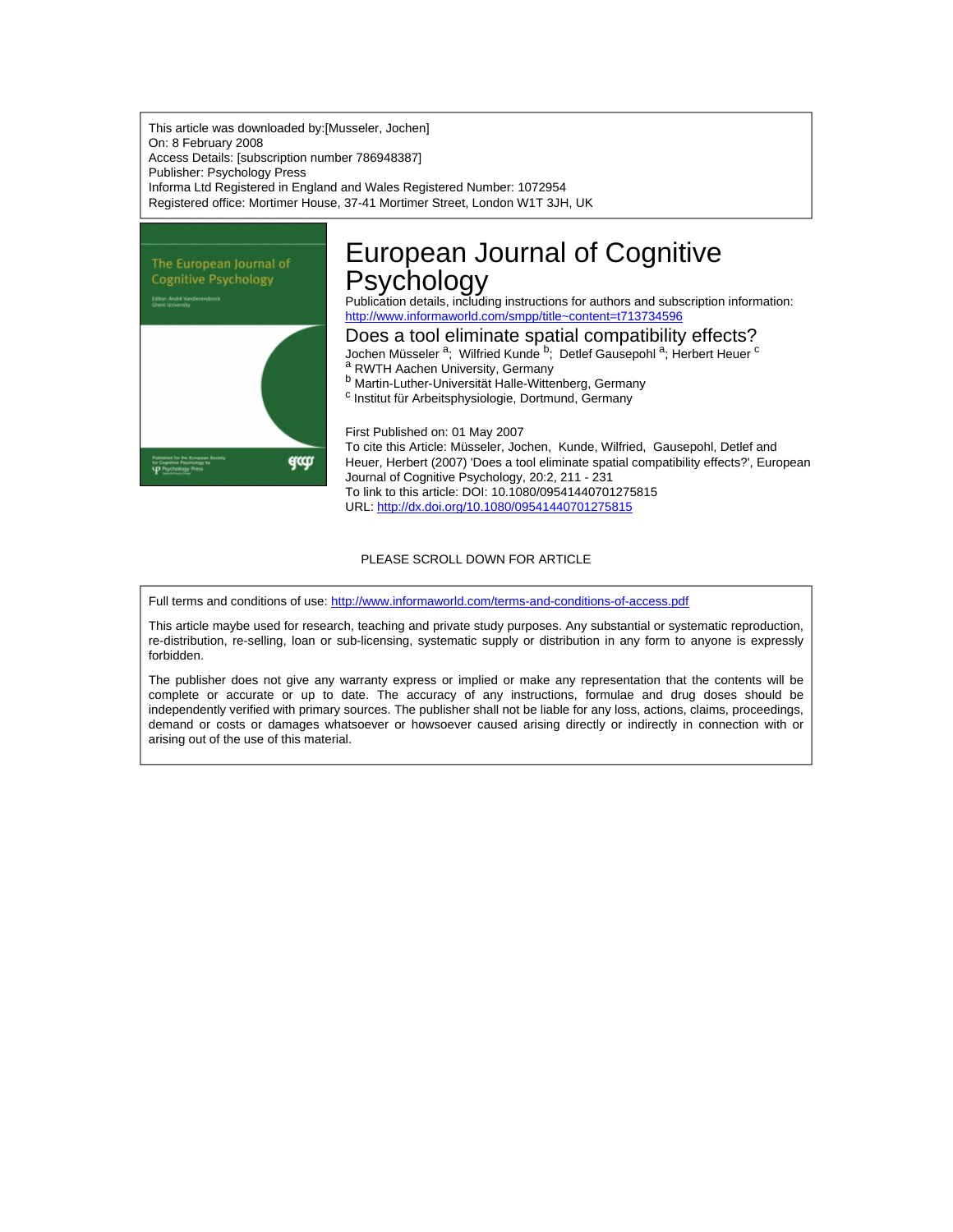# Does a tool eliminate spatial compatibility effects?

Jochen Müsseler

RWTH Aachen University, Germany

Wilfried Kunde

Martin-Luther-Universität Halle-Wittenberg, Germany

Detlef Gausepohl RWTH Aachen University, Germany

Herbert Heuer

Institut für Arbeitsphysiologie, Dortmund, Germany

Responding to a stimulus is faster and more accurate when stimulus location and response location spatially correspond than when they do not correspond (stimulus–response compatibility). In five experiments this standard compatibility effect is examined when using a T-shaped lever as a tool. Handling the lever allowed distinguishing body-related action effects (e.g., the tactile feedback from the moving finger) from external action effects (e.g., reaching at the stimulus with the lever's end-point). Results showed that the spatial relationship between stimulus and the direction of the hand movement (S-R compatibility) as well as the relationship between the stimulus and the functional end-points of the tool (S-E compatibility) determine performance. More precisely, responses were fast and less error prone when both kinds of compatibility did correspond than when they did not correspond.

Intentional actions require a goal, that is, some anticipatory representation of the expected action effects. Moreover, it has been assumed that the anticipations of these action effects may fulfil a generative function in motor control, formulated in the so-called ideomotor principle (Greenwald, 1970;

Correspondence should be addressed to Jochen Müsseler, Psychology Department, RWTH Aachen University, Jägerstr. 17-19, 52056 Aachen, Germany.

E-mail: muesseler@psych.rwth-aachen.de

We wish to thank Claire-Michelle Loock, Beate Riegger, Markus Röwenstrunk and Petra Wallmeyer for carrying out the experiments. In addition, we are especially grateful to Peter Wühr and three anonymous reviewers for their constructive comments and suggestions on a previous version of this paper.

 $\odot$  2007 Psychology Press, an imprint of the Taylor & Francis Group, an Informa business http://www.psypress.com/ecp DOI: 10.1080/09541440701275815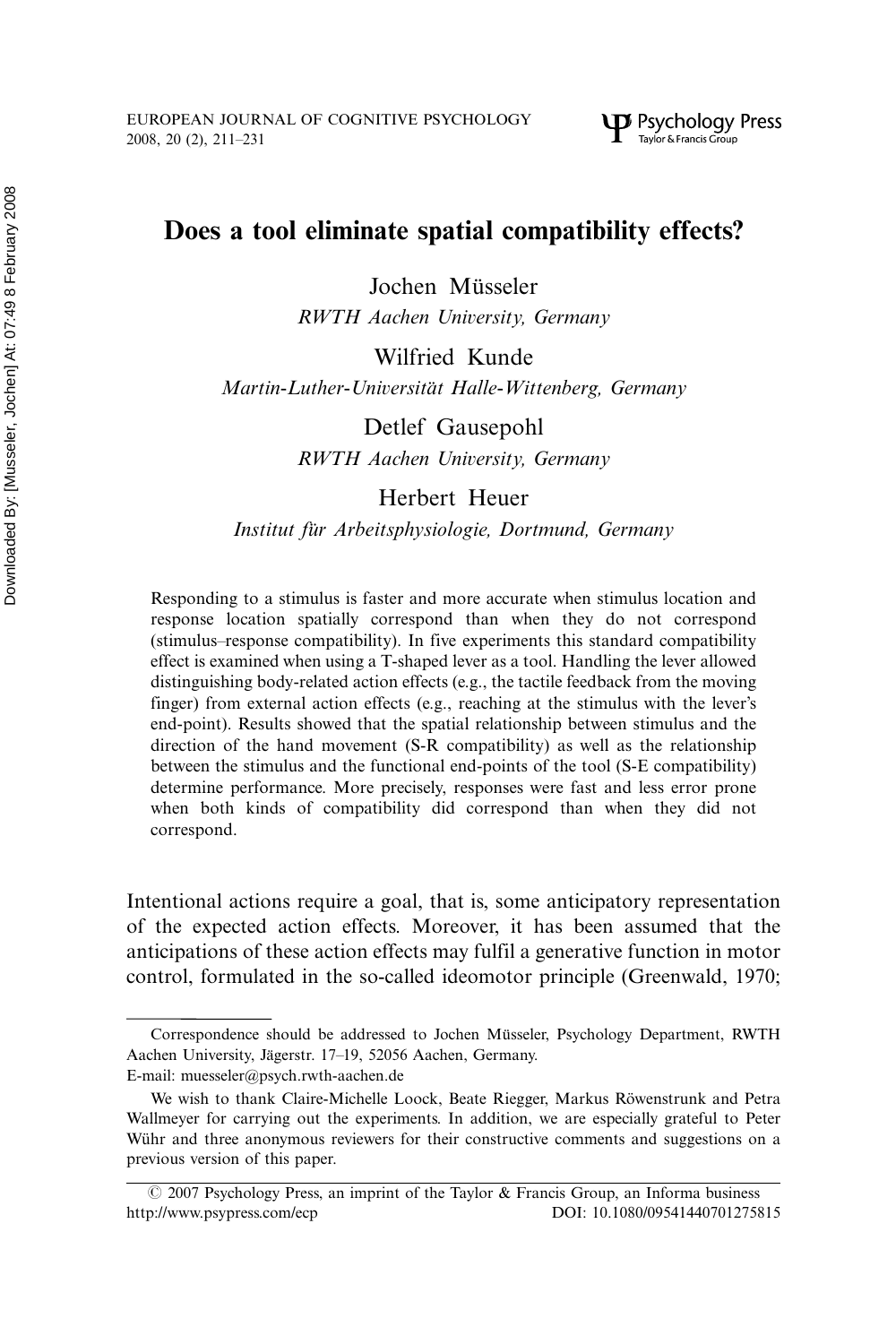James, 1890; for recent overviews of empirical evidence see, e.g., Hommel, Müsseler, Aschersleben & Prinz, 2001; Nattkemper & Ziessler, 2004). The ideomotor principle holds that actors select, initiate, and execute a movement by activating the anticipatory codes of the movement's sensory effects. These may be representations of body-related effects, like tactile sensations from the moving finger, and/or representations of more external effects, like the cursor on a display controlled by the user's mouse movements.

In the present context we focus on the external effects when handling a tool. Specifically, we examine whether and how tool use is able to reduce or to eliminate the phenomenon of spatial stimulus–response compatibility (S-R compatibility). Usually, responding to a stimulus is faster and more accurate when stimulus location and response location spatially correspond (e.g., responding to a left stimulus with a left response) than when they do not correspond (e.g., responding to a left stimulus with a right response; Fitts & Deininger, 1954; Fitts & Seeger, 1953). However, also in S-R compatibility tasks external action effects are crucial as already demonstrated by Hommel (1993) and others. In Hommel's experiments pressing a left key switched on a right lamp and a right key switched on a left lamp (i.e., the action effect). Hommel instructed one group of participants to ignore the lamp and to press a left/right key in response to the pitch of a tone that appeared on the (task-irrelevant) left or right side. In this condition he observed faster and more accurate responses when keypress location and tone location corresponded than when they did not correspond. For the other group of participants the to-be-lit lamps were stressed by instruction. Participants were required to respond to the tone by switching on the right or left lamp. In this case, when a left keypress switched on the lamp on the right side, pressing this key was faster with a tone on the right rather than on the left side. What counts in this case seems to be the correspondence between tone location and the location of the intended action effect (switching on the lamp) rather than the correspondence between tone location and keypress location.

In Hommel's (1993) experiment the relation between response and action effect is endowed by instruction. Handling a tool allows for much more direct control of action effects. For example, in a study by Riggio, Gawryszewski, and Umilta` (1986), participants used sticks to press the response keys and the sticks were crossed or uncrossed. This allowed the spatial correspondence to vary orthogonally between the imperative stimulus, the location of the hand, and the location of the intended action effect (the tip of the stick). They found that what mattered was the spatial correspondence between the stimulus and the intended action effect.

In another example, Proctor and colleagues (Proctor, Wang, & Pick, 2004; Wang, Proctor, & Pick, 2003) studied steering-wheel responses, which resulted in right (with clockwise wheel rotations) or left (with counterclockwise wheel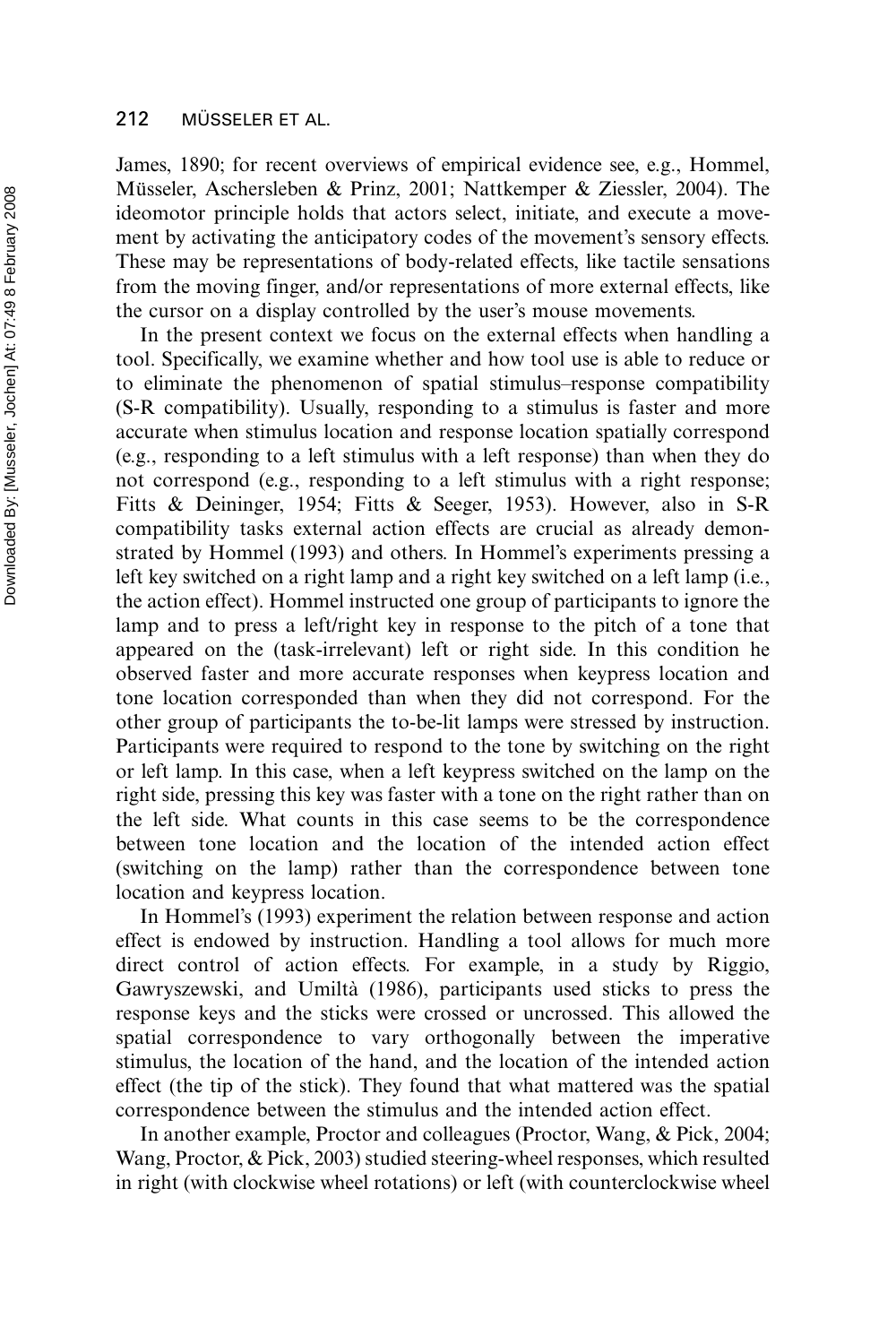rotations) movements of a cursor on a display. The result was that wheel rotations were initiated faster when the stimulus location corresponded to the direction of the to-be-produced cursor movement (see also Kerr, 1976). This was observed, even when the wheel was grasped at its bottom, so that hand and cursor moved in opposite directions (see also Guiard, 1983; Michaels & Stins, 1997). Thus, it seems again that correspondence between stimulus location and effect movement (cursor) rather than between stimulus location and hand movement is crucial.

Grasping from the upper to the bottom part of a steering wheel introduces an inversion of movement direction. Such tool-related transformation always occurs when a so-called first-class lever movement is afforded (see also Kunde, Müsseler, & Heuer, in press; Massen & Prinz, in press). Consider the T-shaped lever illustrated in Figure 1. It resembles the roulette tool that croupiers use for collecting the chips. The tool consists of a vertical rod with a grip at the bottom part of the figure and a centrally placed horizontal rod in the upper part. The pivot point is in the mid of the horizontal rod and the tool's effect points are at the left and right ends of the horizontal rod. Consequently, when participants' task is to ''reach'' with the lever at the bottom right stimulus (Figure 1c), the lever's grip has to be shifted contrarily, that is to the left side (incompatible S-R relationship).



Figure 1. Stimulus configurations without (top) and with (bottom) tool in Experiments 1a and 1b. (A) shows the home position of stimuli and lever. (B) When the upper *left* stimulus is lit, a *left* response is required (compatible S-R relationship). With the response the lever is moved to the left. (C) When the lower right stimulus is lit, a left response is required (incompatible S-R relationship). In correspondence with the response the lever moves to the left.

without tool: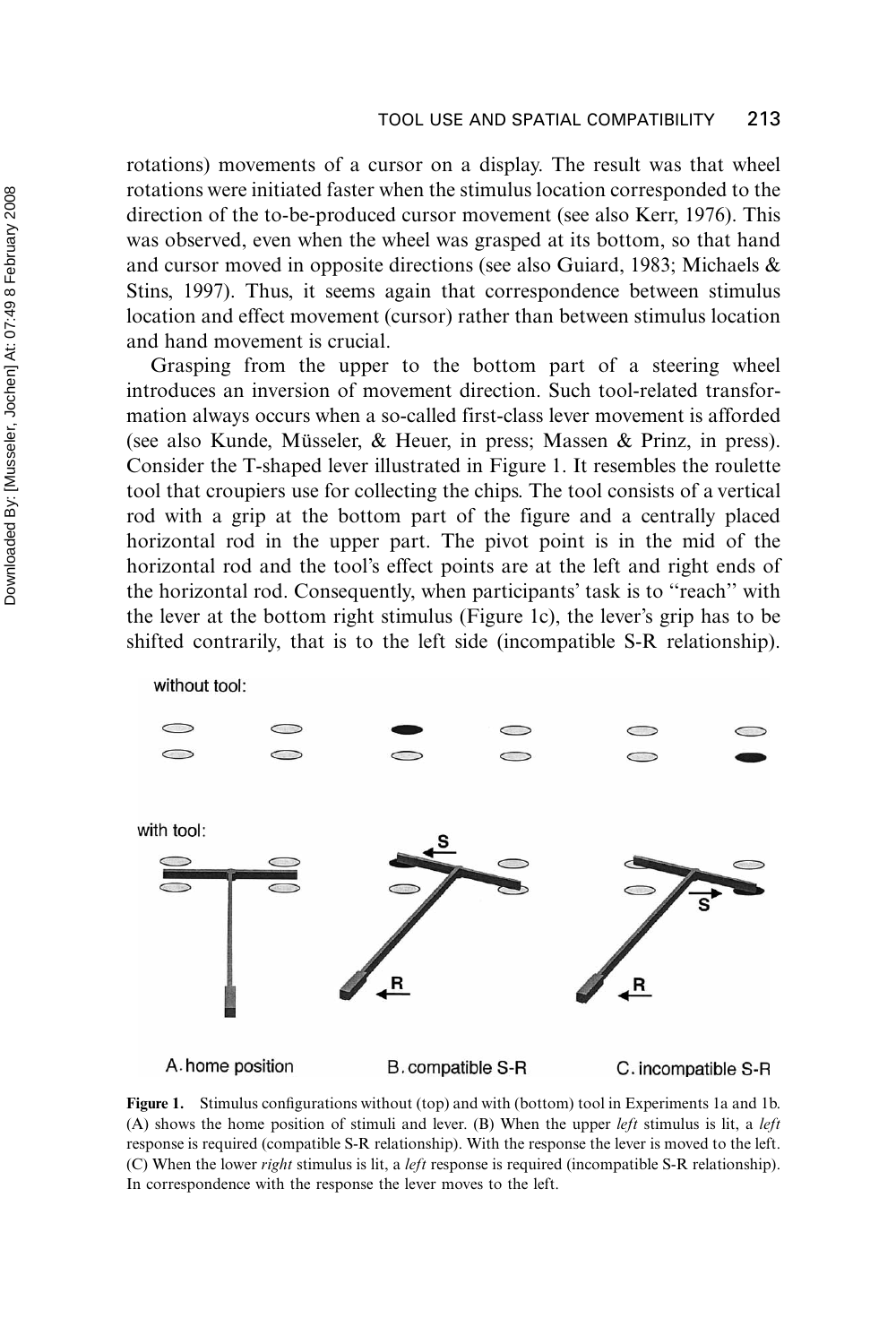However, when the stimulus at the upper left is lit, the grip has to be shifted to the side of the stimulus (compatible S-R relationship, Figure 1b).<sup>1</sup>

What to expect when comparing conditions with and without tool use? What the with-tool condition adds is the external action effect: A correct response shifts the effect point of the T-lever always towards the stimulus independently of the S-R relationship. The action-effect account claims that the relationship between stimulus and external action effect (S-E relationship) rather than the relationship between stimulus and hand movement (S-R relationship) is crucial. Consequently, all conditions are S-E compatible, and should thus be more or less equivalent according to the actioneffect account. In other words, if all that matters is the S-E relationship, the S-R compatibility effect should be removed. In contrast, in the without-tool condition the external action effect is missing. Maybe, the body-related action effect (e.g., the tactile sensation from the moving hand) becomes prominent, but its spatial relationship corresponds to the S-R relationship anyway. Thus, in the without-tool condition responding to a stimulus should be faster and more accurate when stimulus and response spatially correspond than when they do not correspond.

To conclude, the action-effect account predicts a compatibility effect in the without-tool condition and a reduced or even eliminated compatibility effect in the with-tool condition. This prediction was examined with a computer-animated and a real T-lever in Experiment 1. In Experiments 2 and 3, a further condition was introduced in which the participants were to move the effect point of the T-lever away from the stimulus. Thereby the relationship between stimulus and external action effect was varied. Finally, Experiment 4 examined whether the temporal contiguity between response and its effect is crucial when using a tool.

## EXPERIMENTS 1A AND 1B

Experiments 1a and 1b examined the prediction of the action-effect account that a tool is able to reduce or even to eliminate the spatial S-R compatibility effect. Therefore, a without-tool condition was compared with a T-lever

<sup>&</sup>lt;sup>1</sup> Compatible and incompatible S-R relationship is confounded here with the vertical positions of the stimuli. When an upper stimulus is lit, a compatible response is always required, while when a bottom stimulus is lit, an incompatible response is demanded. Several findings indicate that responding to an upper stimulus is somewhat faster and more accurate with a right response than when with a left response and vice versa (orthogonal compatibility effects, see, e.g., Cho & Proctor, 2003; Lippa, 1996). So, in the present paradigm one could expect slightly different results for upper and bottom stimuli depending on their side of presentation (left vs. right), but these effects cancel each other out.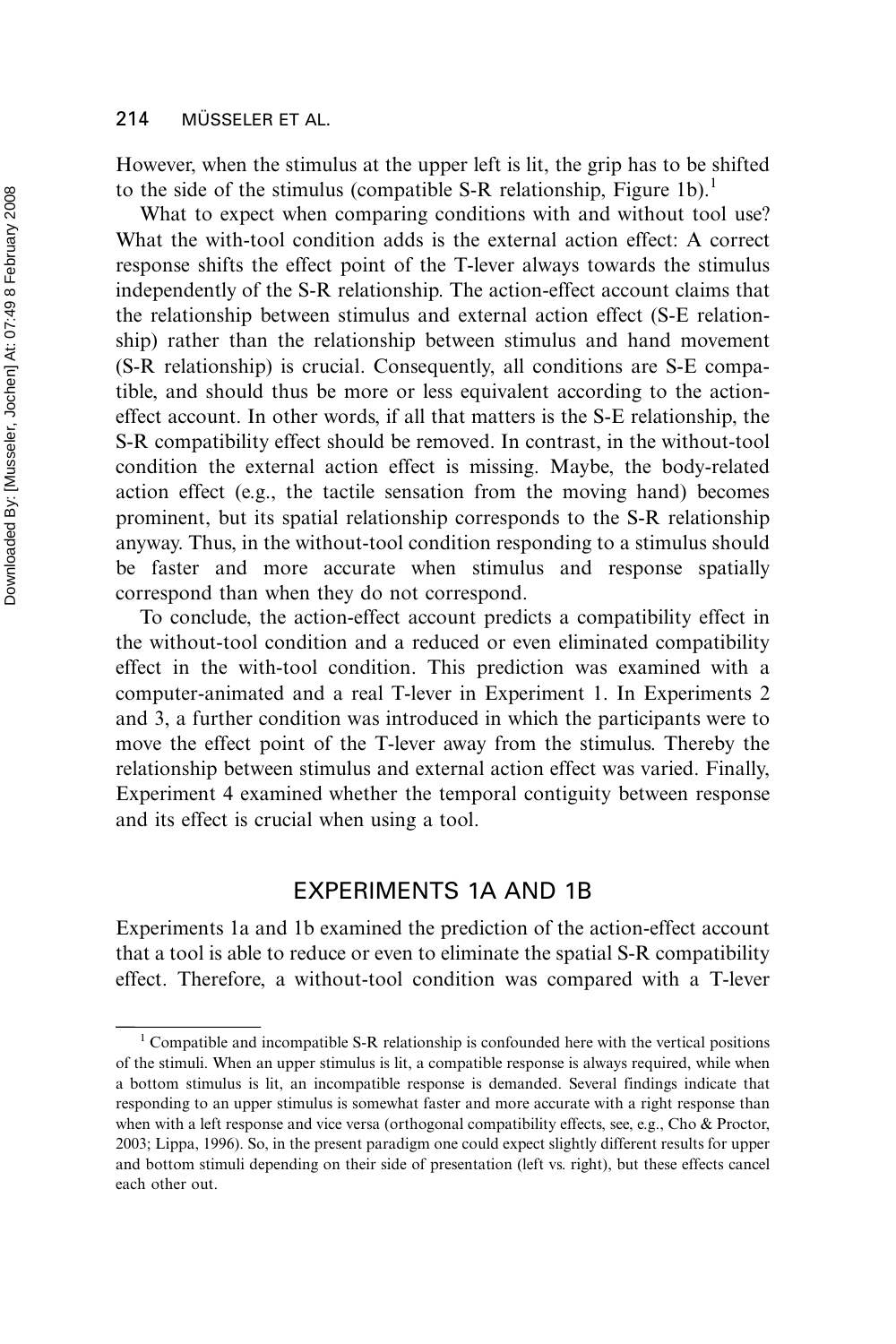condition (cf. Figure 1), in which—after a correct response—the effect point of the tool is moved onto the corresponding stimulus.

In Experiment 1a a computer-animated version of the T-lever is realised, in Experiment 1b a real lever. In the computer-animated version, participants moved the lever virtually on a computer screen with a left or right keypress. In this case, the tool is beyond reaching distance in extrapersonal space. Further, keypresses and action effects are discrete events and do not represent continuous spatial movements. In the real-lever condition, participants moved the grip of a T-lever as a tool, which ''elongates'' the movement of the hand towards the effect points of the lever. In this case the tool elongates the reaching distance of peripersonal space (cf. Farné  $\&$ Làdavas, 2000). Further, the real lever transforms continuously the hand movement into a tool movement. A comparison of Experiments 1a and 1b allows evaluating these differences between both conditions with regard to the action-effect account.

#### Method

Apparatus and stimuli. The experiments were carried out in a dimly lit and soundproof room and were controlled by an Apple Macintosh computer with Matlab software using the OS-9 Psychophysics Toolbox extension (Brainard, 1997; Pelli, 1997).

In Experiment 1a, the stimuli were presented on a 22-inch colour CRT monitor (100 Hz refresh rate,  $1024 \times 768$  pixels). Stimuli were ellipses placed at the angles of a rectangle of  $65 \times 16$  mm. The ellipses were  $14 \times 4$  mm and grey coloured at first. When one of the ellipses turned into black, participants were required to press a right or left key according the instruction (see below). The T-shaped lever covered a visual field of  $63 \times$ 69 mm and was three-dimensionally animated with the pivot point in the mid of the horizontal axis and a virtual grip at the lower end of the vertical axis (Figure 1). In the home position the effect points at the ends of the horizontal axis of the lever were between the ellipses. After a left or right keypress the lever turned with the next vertical retrace of the monitor immediately to the left or right end position. Thus, the lever was presented only in two positions, the home position and the end position of the lever. Observers perceived a movement of the lever between these positions through the phi phenomenon. The lever turned back to the home position after the release of the key. The participant's head was placed on a chinrest 500 mm in front of the monitor. Two microswitches in front of the participants served as response keys, which were pressed with the index fingers of the right and left hand.

In Experiment 1b participants handled a real T-lever. It was mounted on a black wooden board,  $500 \times 450$  mm in size. Green light-emitting diodes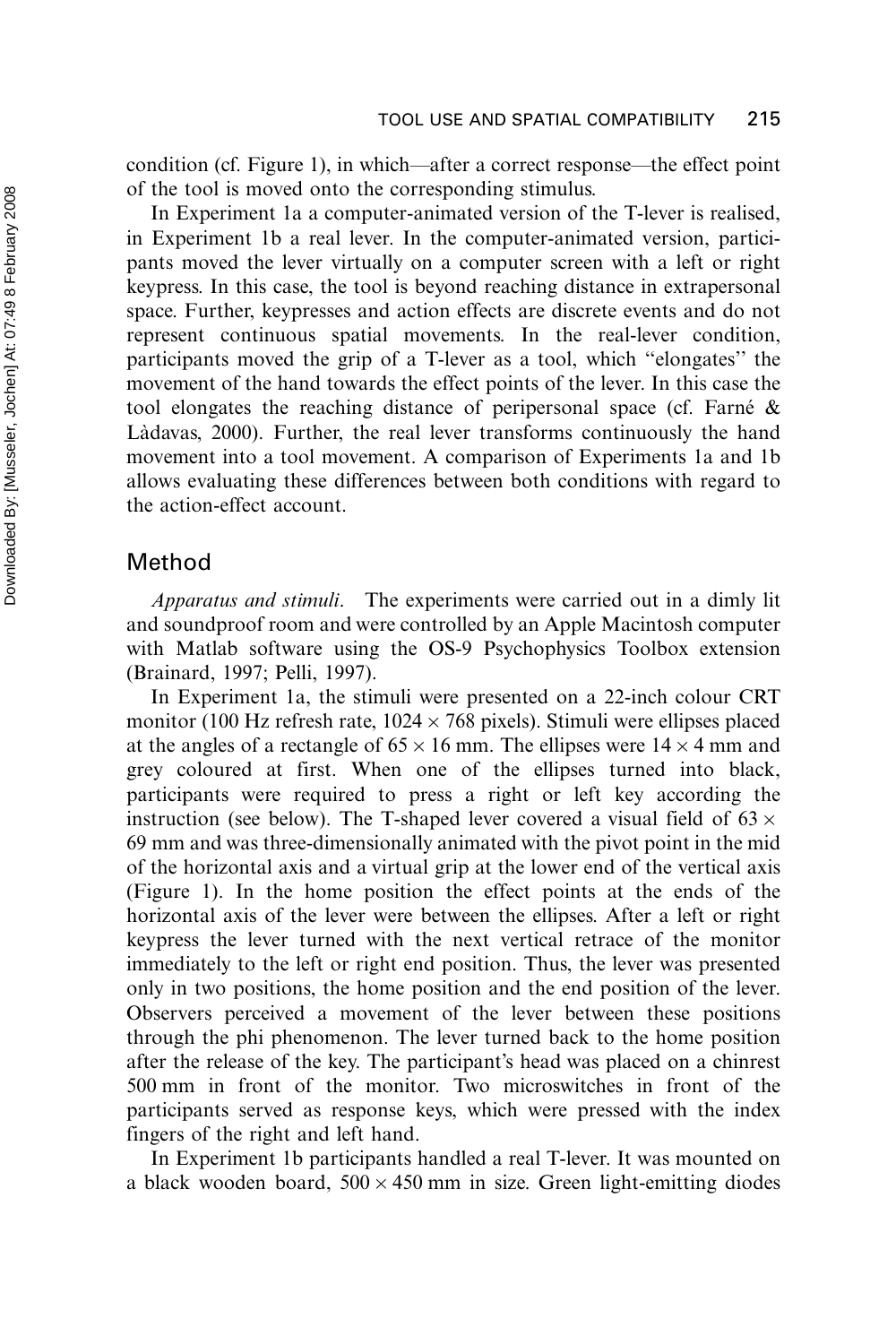$(10 \times 10 \text{ mm})$  were embedded in the board forming a virtual rectangle of  $320 \times 70$  mm. The lever was  $360 \times 500$  mm in size with the pivot point in the mid of the horizontal stick. Participants were informed about the exact home position of the lever by a mechanical snap point. Movement onsets (deviations of 13 mm from the home position of the T-lever) were collected by reed contacts and the corresponding reaction times were registered via a digital input-output device (ActiveWire, Inc., USB board). The end positions of the lever were also collected and used to determine a correct response. As a correct response counted a T-lever position if the corresponding effect point of the lever was within an area of 13 mm from the imperative stimulus (i.e. the light-emitting diodes).

The input-output device also allowed switching the light-emitting diodes on and off. The upper horizontal stick of the T-lever was removed in the without-tool condition so that there were no effect points of the lever in this condition. Participants sat before a table with the handle of the lever in front of them. They moved the lever with their preferred hand and the observing distance was about 650 mm.

*Design.* Both experiments had a  $2 \times 2$  mixed design with condition (without vs. with tool use) as between-subject factor and S-R correspondence (compatible vs. incompatible) as within-subject factor. In each condition, participants worked through 400 trials presented in 20 blocks. The first two blocks were considered as practice trials and were not analysed. Dependent measures were median reaction times and the percentage of incorrect responses.

Procedure. Experiment 1a started with the presentation of the grey ellipses, which remained visible until the end of the experiment. In Experiment 1b stimulus configuration was visible from the beginning. When one of the stimuli (ellipses in Experiment 1a, light-emitting diodes in Experiment 1b) was lit, participants were required to press a right/left key (Experiment 1a) or to move the lever to the left/right end position (Experiment 1b). The next trial started 1.5 s after the key was released or the lever was returned to the home position.

Participants were instructed in written form prior of the experiment. In the with-tool condition of Experiment 1a, participants were informed in one sentence at the beginning of the instruction that a left or right keypress produced a left or right turn of the lever as if participants would handle the virtual grip of the lever. This first sentence was omitted in the without-tool condition. In Experiment 1b, participants were informed to handle the lever at the grip correspondingly. Otherwise, the instruction was identical: If the upper left stimulus or the lower right stimulus was lit, participants should perform a left response; if the lower left stimulus or the upper right stimulus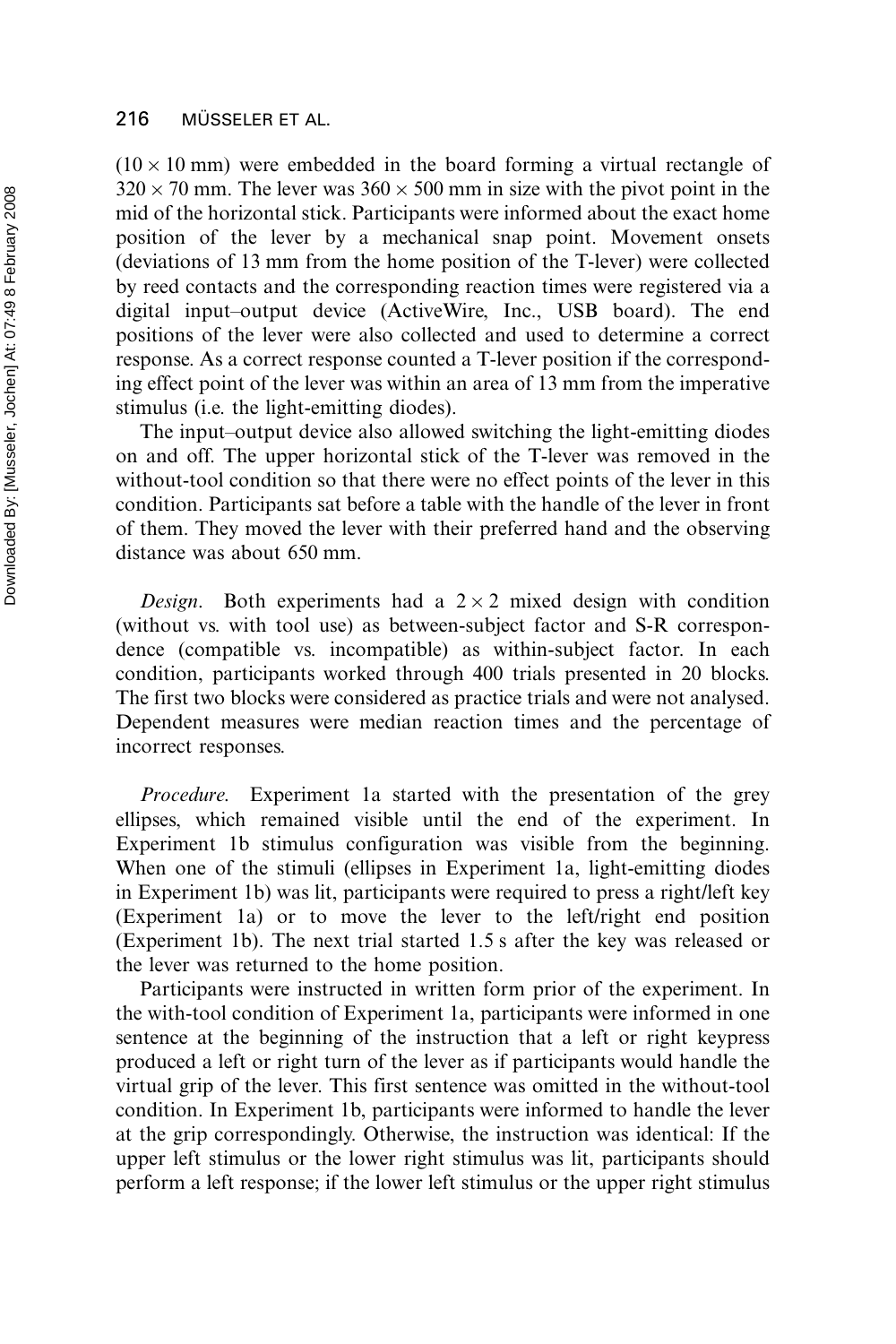was lit, participants should perform a right response. Thus, in the tool condition this mapping is equivalent to moving the tip of the tool on the side of the stimulus towards the stimulus. The instruction stressed the importance of responding as fast as possible to the stimuli.

An error feedback (a tone of 800 Hz with a duration of 150 ms) was given, if participants had made the wrong response or if reaction times exceeded 1000 ms. A wrong response in Experiment 1b was defined as an incorrect deviation of 13 mm from the T-levers' home position, independently of whether the direction of the movement was corrected or not. Each experiment lasted about 30 min.

Participants. Fifteen adults participated in Experiment 1a (five female; all between 18 and 30 years of age, mean age 22.5 years). Eight participants were assigned by chance to the without-tool condition and seven to the withtool condition.

Sixteen participants participated in Experiment 1b (six female; all between 18 and 40 years of age, mean age 30.9 years). Half of them were assigned to the without-tool condition and the with-tool condition.

#### Results

Median reaction times and percentage of errors of each experiment were entered into separate 2 (condition: without-tool vs. with-tool use)  $\times$  2 (S-R compatible vs. incompatible) analyses of variance (ANOVAs). Results are shown in Figure 2.

With the computer-animated lever in Experiment 1a, an effect of S-R compatibility was observed with  $F(1, 13) = 24.02$ ,  $MSE = 452.10$ ,  $p < .001$  in the reaction-time analyses and with  $F(1, 13) = 7.00$ ,  $MSE = 7.60$ ,  $p = .020$  in the analysis with percentage of errors. Compatible responses were performed about 37 ms faster and with 2.5% less errors than incompatible responses. An interaction with condition was not observed. Contrary to our predictions, there was even a more pronounced S-R compatibility effect in the with-tool condition than in the without-tool condition.

In Experiment 1b, participants responded 124 ms faster and with 6.4% less errors in the with-tool condition than in the without-tool condition,  $F(1, 14) = 40.45$ ,  $MSE = 3069.52$ ,  $p < .001$  and  $F(1, 14) = 9.22$ ,  $MSE =$ 35.02,  $p = 0.009$ , respectively. Additionally, compatible responses were again performed faster (23 ms) than incompatible responses,  $F(1, 14) = 5.95$ ,  $MSE = 737.50$ ,  $p = .029$ . Further effects in reaction times and errors were not observed (all  $F<1$ ).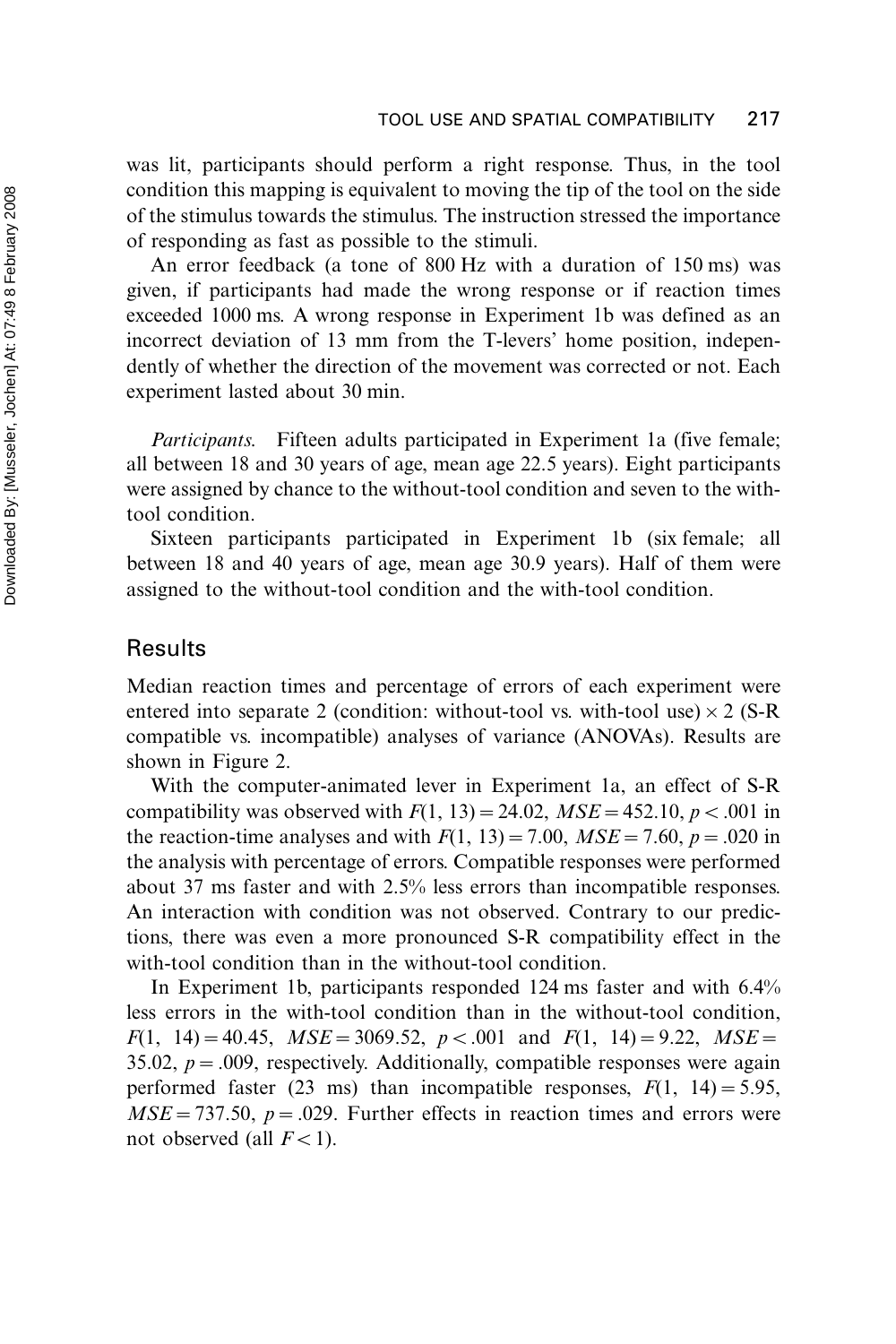

Figure 2. Mean reaction times and percentage errors with a computer-animated lever (Experiment 1a) and a real lever (Experiment 1b). For each experiment the without-tool and with-tool condition is shown. Light bars represent compatible S-R relationships, dark bars incompatible S-R relationships.

## Discussion

There were three main findings of the experiments. First, in both experiments compatible responses were performed faster than incompatible responses independently of whether a tool is involved or not. In Experiment 1a there was even a tendency for a more pronounced compatibility effect in the condition with-tool use than in the condition without-tool use. Thus, contrary to the predictions of the action-effect account, we must conclude that tool use as such did not reduce or even eliminate the spatial compatibility effect. In the subsequent experiments the role of action effects to compatibility phenomena is further examined by introducing different action effects.

Second, the compatibility effect was observed with the computeranimated movements of Experiment 1a and with the real-lever movements of Experiment 1b. From this we must conclude that compatibility did not depend on the discrete movements in extrapersonal space or on the continuous movements in peripersonal space (but see Yamaguchi & Proctor, 2006). Third, however, tool use was not completely inefficient. In the condition with the real T-lever of Experiment 1b, reaction times and errors were reduced when compared with the without-tool condition. Obviously, the real tool generally facilitated responding. The main difference compared to the computer-animated version is that the real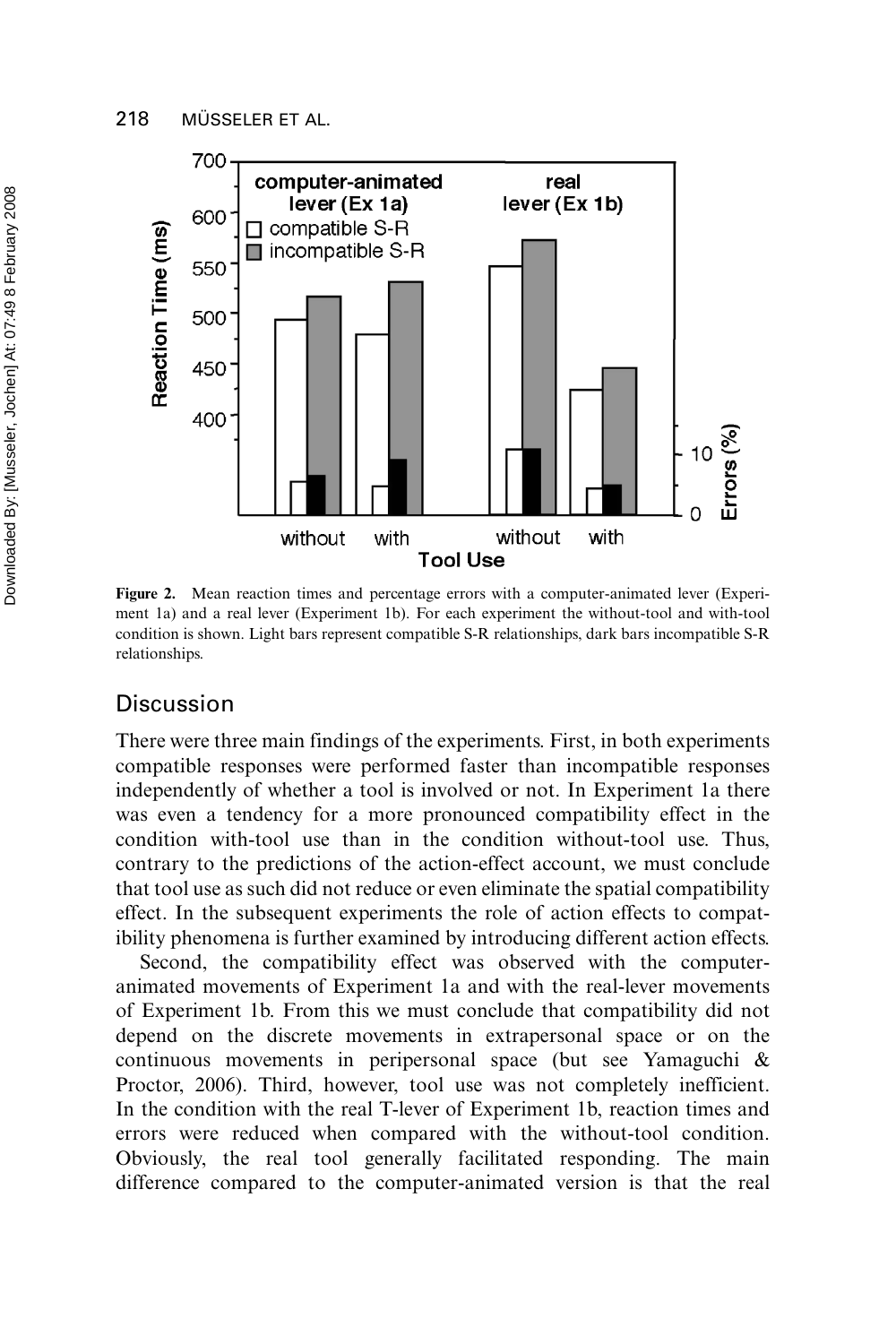lever allowed for continuous movements of the lever, whereas the animated version allowed only for discrete movements. Another difference is that in the real-lever condition the grip of the lever was beyond the visual field of the observers while it was within the visual field in the computer-animated version. Maybe, the nonvisibility of the grip in the real-tool condition let participants concentrate more on the action-effect points and thereby facilitated responding. Anyway, this effect did not interact with compatibility and is only marginal in the present context.

## EXPERIMENT 2

In Experiments 1, a correct response moved the effect point of the T-lever to the corresponding stimulus. In other words, stimulus and effect point of the tool always spatially corresponded after the response. It is also possible that the response moves the effect point of the T-lever *away* from the stimulus. In this case, stimulus and effect points of the tool do not correspond (lower part of Figure 3). We define the first correspondence as compatible S-E relationship and the second correspondence as incompatible S-E relationship. Note that this definition is not spatially with regard to the left-right dimension, but it reflects the spatial correspondence and noncorrespondence of effect point and stimulus after the response.

In the present experiment we examine whether the missing effect of tool use in the previous experiment originated from the fact that in Experiments 1 only compatible S-E relationships were realised. Therefore, we introduced a further condition in the present experiment, in which the effect points of the tool were also moved away from the stimulus (incompatible S-E relationship). We did that by introducing two different imperative stimuli: A " $+$ " sign indicated to move the effect point of the lever towards the stimulus. An " $\times$ " sign indicated to move the lever away from the stimulus. All four conditions allow S-R and S-E relationships to vary independently (Figure 3).

## Method

Stimuli, procedure, and design. These were the same as in Experiment 1a, except for the following changes. The experiment was run in four blocks with the sequence of blocks randomised between participants. As in Experiment 1, in each block the task afforded the execution of two responses (left/right) to four different stimuli (stimuli " $+$ "'''  $\times$ " at two positions). Two blocks were performed in the without-tool condition. In one of these blocks, stimuli were presented only in the upper row and observers were informed to press the key on the ipsilateral side of the stimulus when a " $'$ " sign was presented. When an " $\times$ " sign appears, observers were to press the key on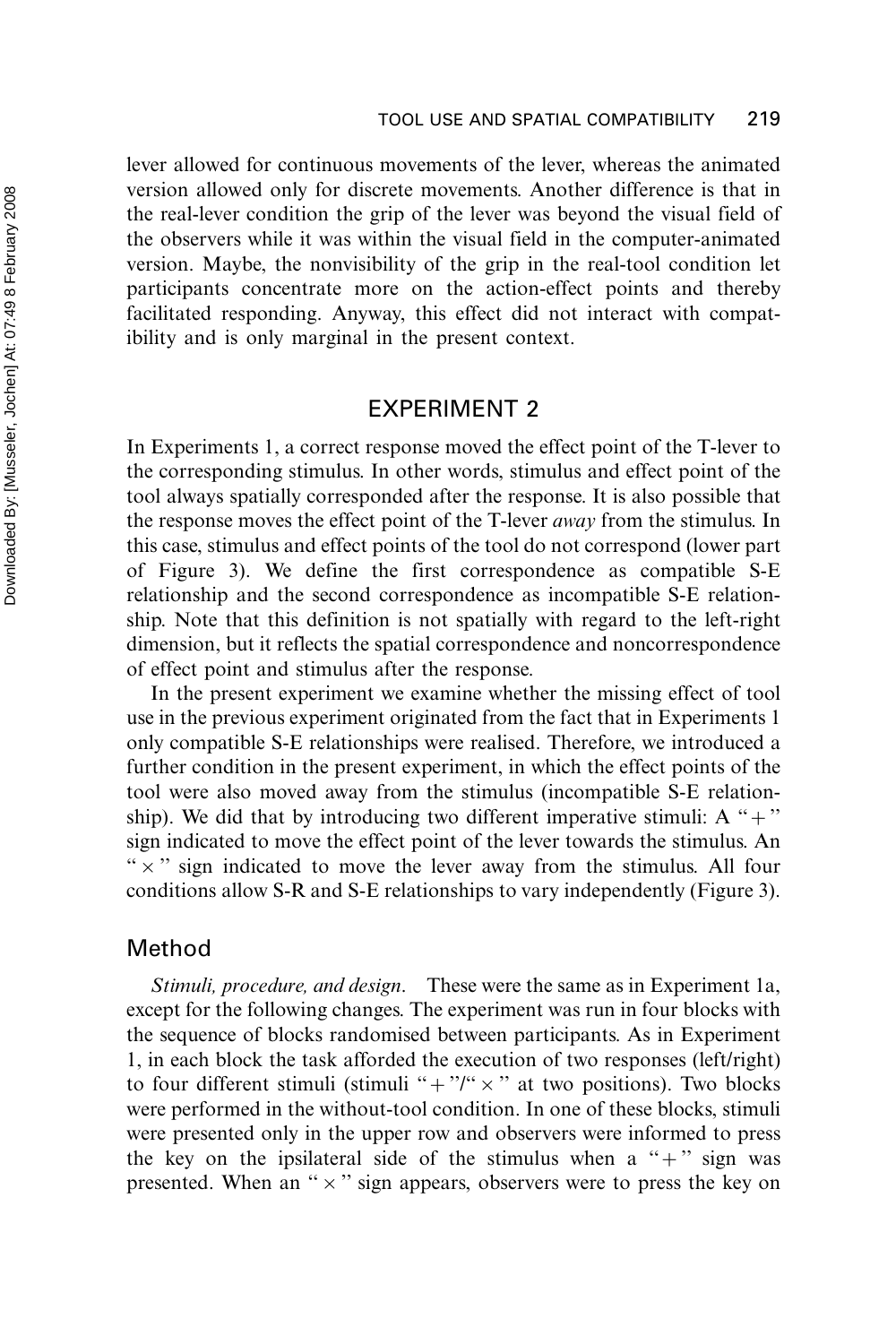

Figure 3. Stimulus configurations in Experiment 2. In A and C, left stimuli appeared which required a left response (compatible S-R relationship). In B and C, left stimuli appeared which required a right response (incompatible S-R relationship). In A and B, stimuli and effect points of the tool corresponded (compatible S-E relationship). In C and D, stimuli and effect points of the tool did not correspond (incompatible S-E relationship).

the contralateral side of the stimulus. In the other block, only stimuli in the bottom row were presented and the instruction was inverted. In the two remaining blocks, stimuli appeared again either in the upper or lower row, but now stimuli were presented together with the tool. The instruction now stressed to move the effect points of the lever to the location of the " $+$ " sign and to move them away from the " $\times$ " sign. Participants went through 800 trials with 40 practice trials at the beginning of each block, which were not analysed. The experiment lasted about 90 min.

Participants. Ten observers (one male) between 19 and 26 years of age participated in the experiment.

#### Results

Median reaction times and percentage of errors were entered as dependent variables into separate 2 (condition: without-tool vs. with-tool use)  $\times$  2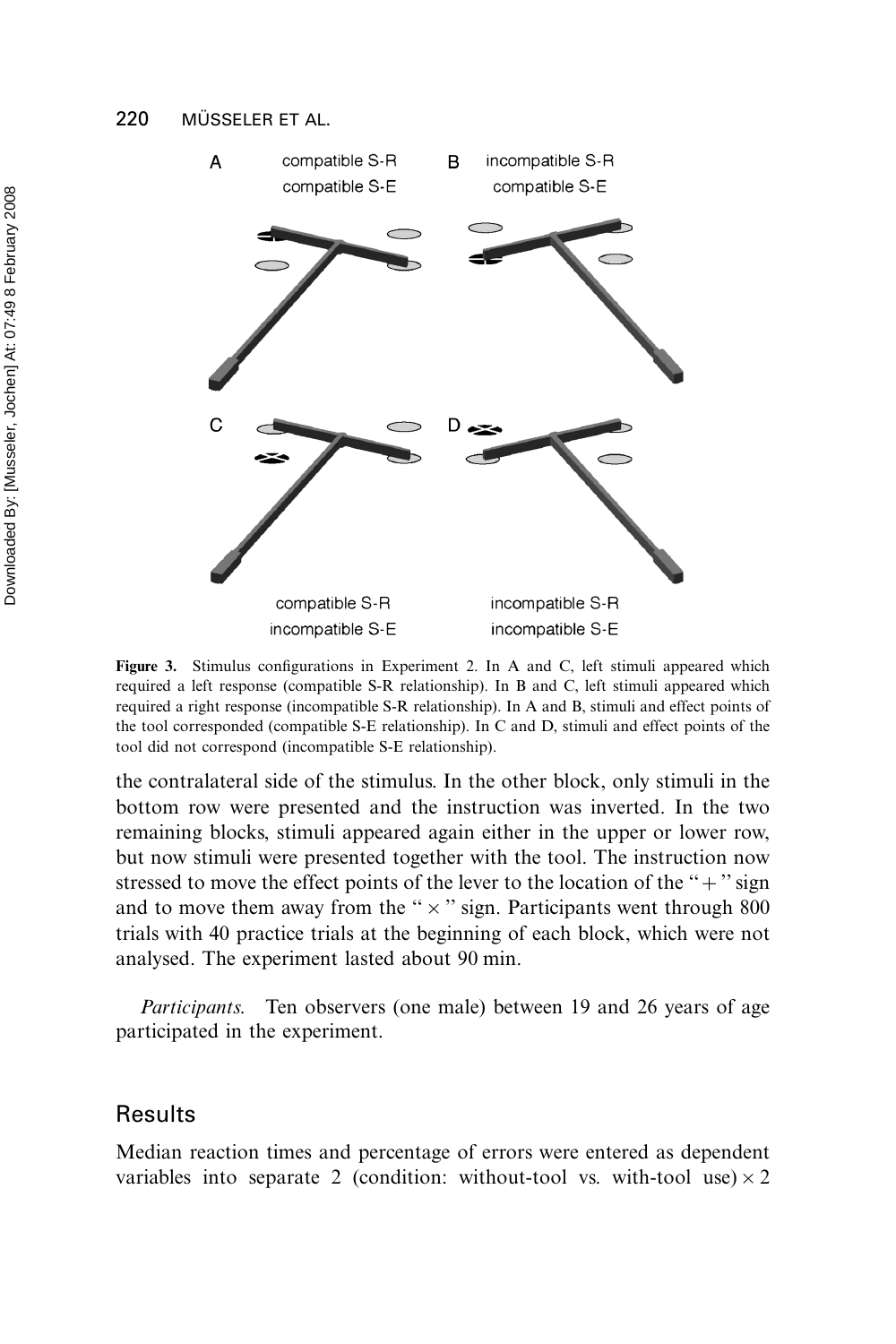

Figure 4. Mean reaction times and percentage errors with S-E compatible  $(\text{com}_{S-E})$  and incompatible (inc $_{S-E}$ ) relationship and S-R compatible (light bars) and incompatible (dark bars) relationships (Experiment 2).

(compatible vs. incompatible S-R)  $\times$  2 (compatible vs. incompatible S-E) ANOVAs with repeated measurements. Results are shown in Figure 4.

Only marginal compatibility effects were observed in the without-tool condition. S-R compatible responses were performed only 8 ms faster than S-R incompatible responses in the S-E compatible condition. An even inverted effect of 19 ms was observed in the S-E incompatible condition. In the with-tool condition, in contrast, pronounced compatibility effects appeared: An S-R compatibility effect of 75 ms was observed with S-E compatible trials, in which the effect points of the lever were moved towards the stimulus. In the S-E incompatible trials, in which the effect points of the lever were moved away from the stimulus, the S-R incompatible responses were performed 106 ms faster than S-R compatible responses. This effect in reaction times corresponded to the findings in the errors. Consequently, the three-way interaction was significant in reaction times with  $F(1, 9) = 16.14$ ,  $MSE = 1829.77$ ,  $p = .003$  and in the errors with  $F(1, 9) = 16.60$ ,  $MSE =$ 32.81,  $p = .003$ . Further, the two-way interaction between S-R and S-E compatibility was significant with both dependent variables: reactions times,  $F(1, 9) = 10.76$ ,  $MSE = 5058.47$ ,  $p = .01$ ; errors,  $F(1, 9) = 17.54$ ,  $MSE =$ 64.69,  $p = .002$ .

There were other effects only significant in one dependent measure. The ANOVA with errors yielded more errors in the with-tool trials than in the without-tool trials; main effect of condition with  $F(1, 9) = 11.69$ ,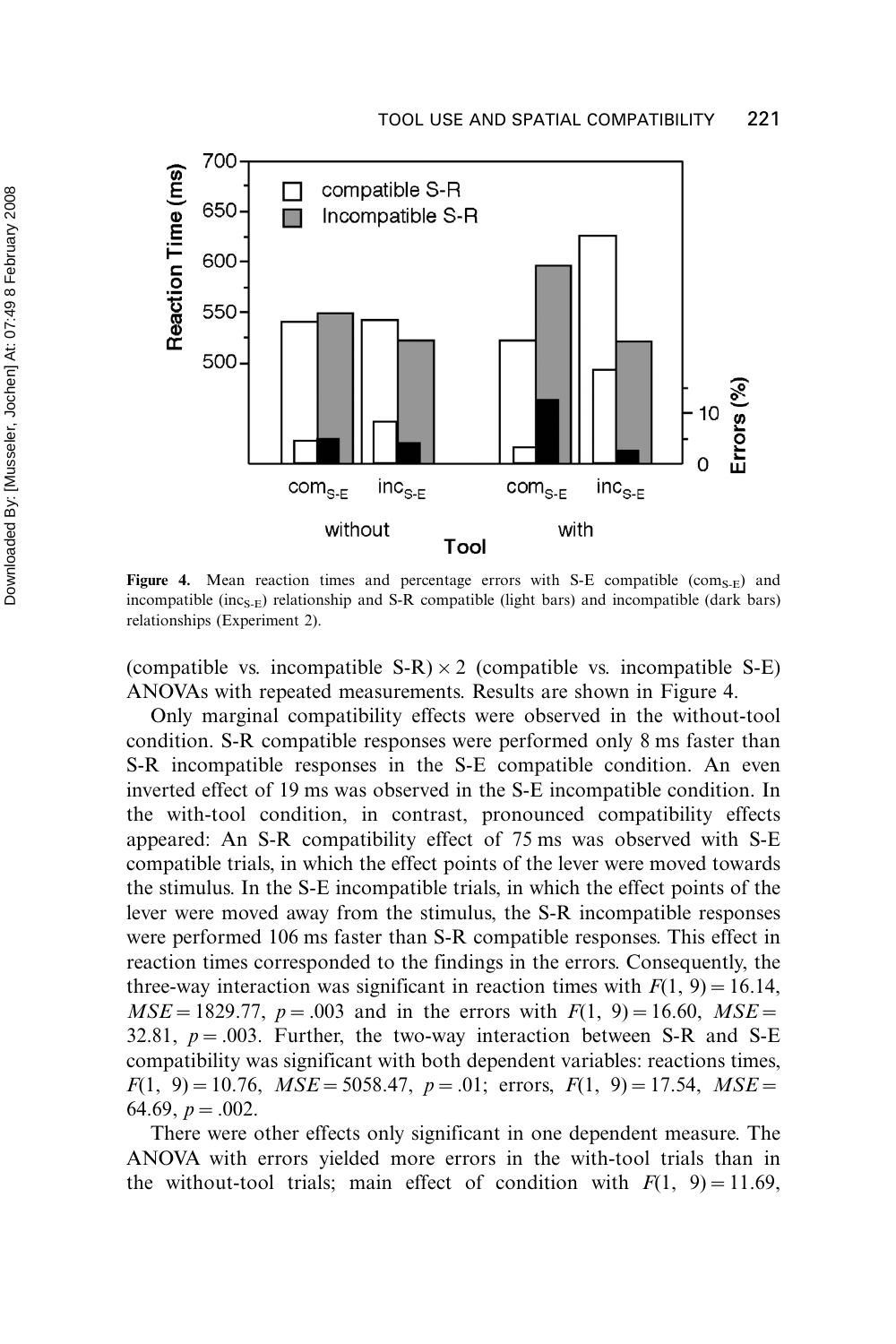$MSE = 26.10$ ,  $p = .008$ . Further, more errors were observed with S-E incompatible trials than with S-E compatible trials, main effect of S-E compatibility with  $F(1, 9) = 5.19$ ,  $MSE = 17.90$ ,  $p = .049$ , but less errors with S-R incompatible trials than with S-R compatible trials, main effect of S-R compatibility with  $F(1, 9) = 8.11$ ,  $MSE = 16.58$ ,  $p = .019$ . In the ANOVA with reaction times, the interaction of condition (without-tool vs. with-tool use) and S-E compatibility was also significant with  $F(1, 9) = 12.77$ ,  $MSE =$ 297.53,  $p = .006$ .

#### **Discussion**

The experiment has two main findings. First, the pattern of compatibility effects in the without-tool condition was qualitatively comparable to the pattern in the with-tool condition, but effects were negligible in size. Small or even eliminated compatibility effects sometimes occur with mixed mappings conditions of compatibility, as was applied here (cf. Shaffer, 1965; Vu  $\&$ Proctor, 2004; Yamaguchi & Proctor, 2006). The comparability in the pattern of results might originate from marginal transfer effects when participants shifted from a with-tool block to a without-tool block.

Second, compatibility effects were much more pronounced in the withtool condition. With the tool, the findings of Experiment 1 were successfully replicated with S-E compatible trials, in which the effect points of the lever were moved on the stimulus. In this case, S-R compatible responses were performed faster than incompatible responses. However, in S-E incompatible trials, in which the effect points of the lever were moved away from the stimulus, the result was inverted. In other words, responses were faster and less erroneous when S-R and S-E compatibility matched than when they did not: When a left stimulus required a left response (compatible S-R relationship; Figure 3A and 3C), the response was faster (and less errorprone) than a right response only when the effect point of the tool was moved towards the stimulus (compatible S-E relationship; Figure 3A). When a left stimulus required a right response (incompatible S-R relationship; Figure 3B and 3D), the response was faster (and less error-prone) than a left response only when the effect point of the tool was also moved away from the stimulus (incompatible S-E relationship; Figure 3D). This is clear evidence that—when the T-lever is used—S-R and S-E relationships contribute to response times and errors.

## EXPERIMENT 3

Conditions in the previous experiment did not only differ with regard to whether a tool was employed or not, but both conditions also differed with regard to the instruction. In particular, in the with-tool condition the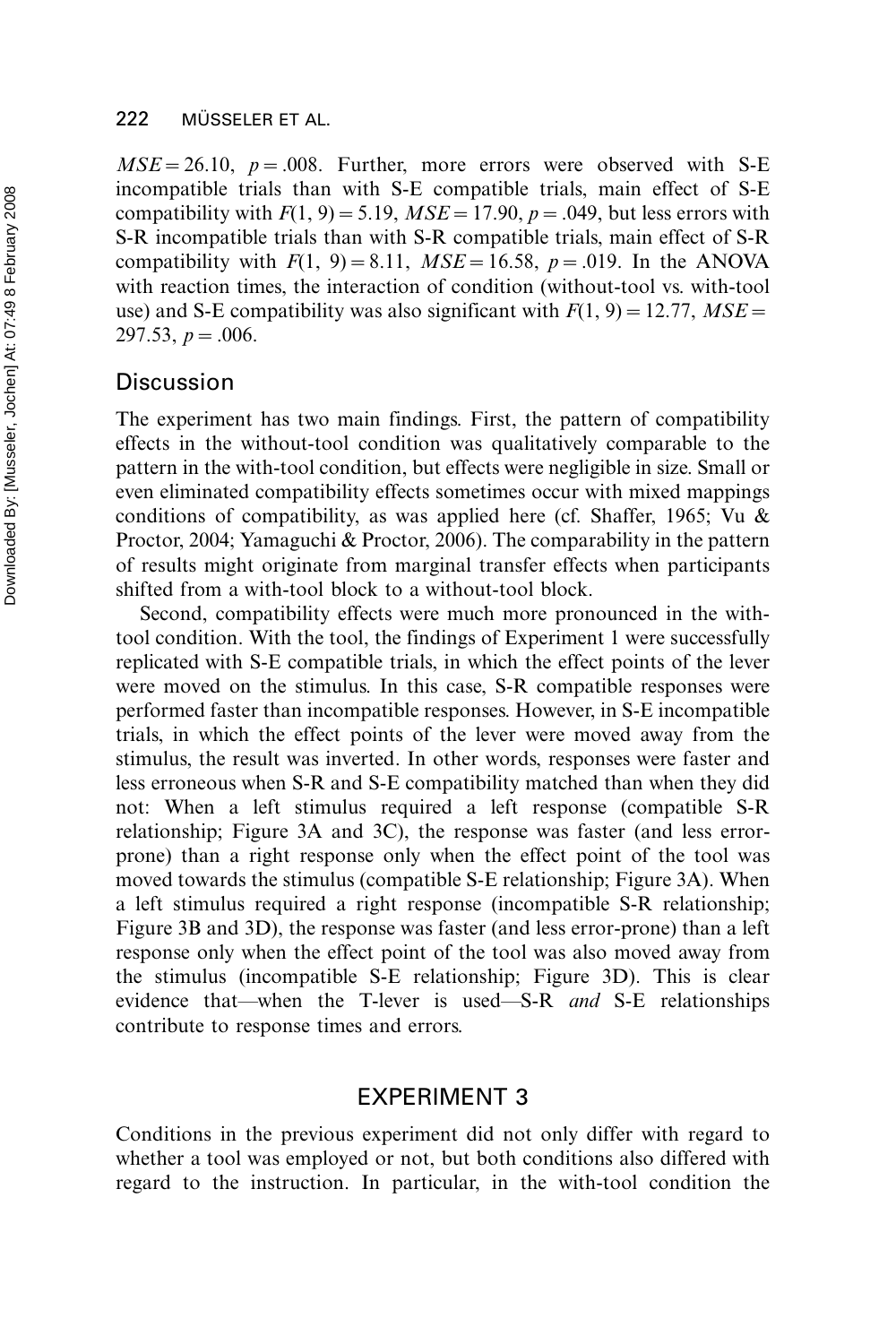instruction stressed to move the effect points of the lever to or away from the stimulus location, while in the without-tool condition the instruction stressed to press the ipsilateral or contralateral response key. Therefore one might argue that the dissimilar findings of the experiment originated from the differences in the instruction. To examine this objection with the present experiment, the neutral response-key instruction was also applied in the with-tool condition.

## Method

Stimuli, procedure, and design. These were the same as in Experiment 2, except for the following changes. Only the with-tool condition was used and the instruction was now neutral with regard to the tool. The experiment was run in two blocks. In one block, stimuli were presented only in the upper row and observers were informed to press the key on the ipsilateral side of the stimulus when a " $+$ " sign was presented. When an " $\times$ " sign appeared, observers were to press the key on the contralateral side of the stimulus. In the other block, only stimuli in the bottom row were presented and the instruction was inverted. Participants went again through 400 trials with 40 practice trials at the beginning of each block, which were not analysed.

Participants. Fifteen observers (10 female) between 19 and 26 years of age participated in the experiment. Eight participants performed first the block, in which stimuli were presented only in the upper row. Seven participants performed first the block, in which stimuli were presented only in the bottom row.

## Results and discussion

Median reaction times and percentage of errors were entered into separate 2 (compatible vs. incompatible S-R)  $\times$  2 (compatible vs. incompatible S-E) ANOVAs. The findings of the with-tool condition were similar to the previous experiment (Figure 5). When considering the S-E compatible trials, S-R compatible responses were performed 68 ms faster than incompatible responses. However, when considering the S-E incompatible trials, S-R incompatible responses were performed 56 ms faster than S-R compatible responses. Consequently, the interaction of both factors was again significant with  $F(1, 14) = 9.60$ ,  $MSE = 6011.22$ ,  $p = .008$ . The error analysis revealed a corresponding interaction effect with  $F(1, 14) = 5.45$ ,  $MSE =$ 83.27,  $p = 0.035$ . We can conclude that the instruction given by the experimenter was not essential for the interaction of S-E and S-R compatibility to appear. But it remains possible that participants quickly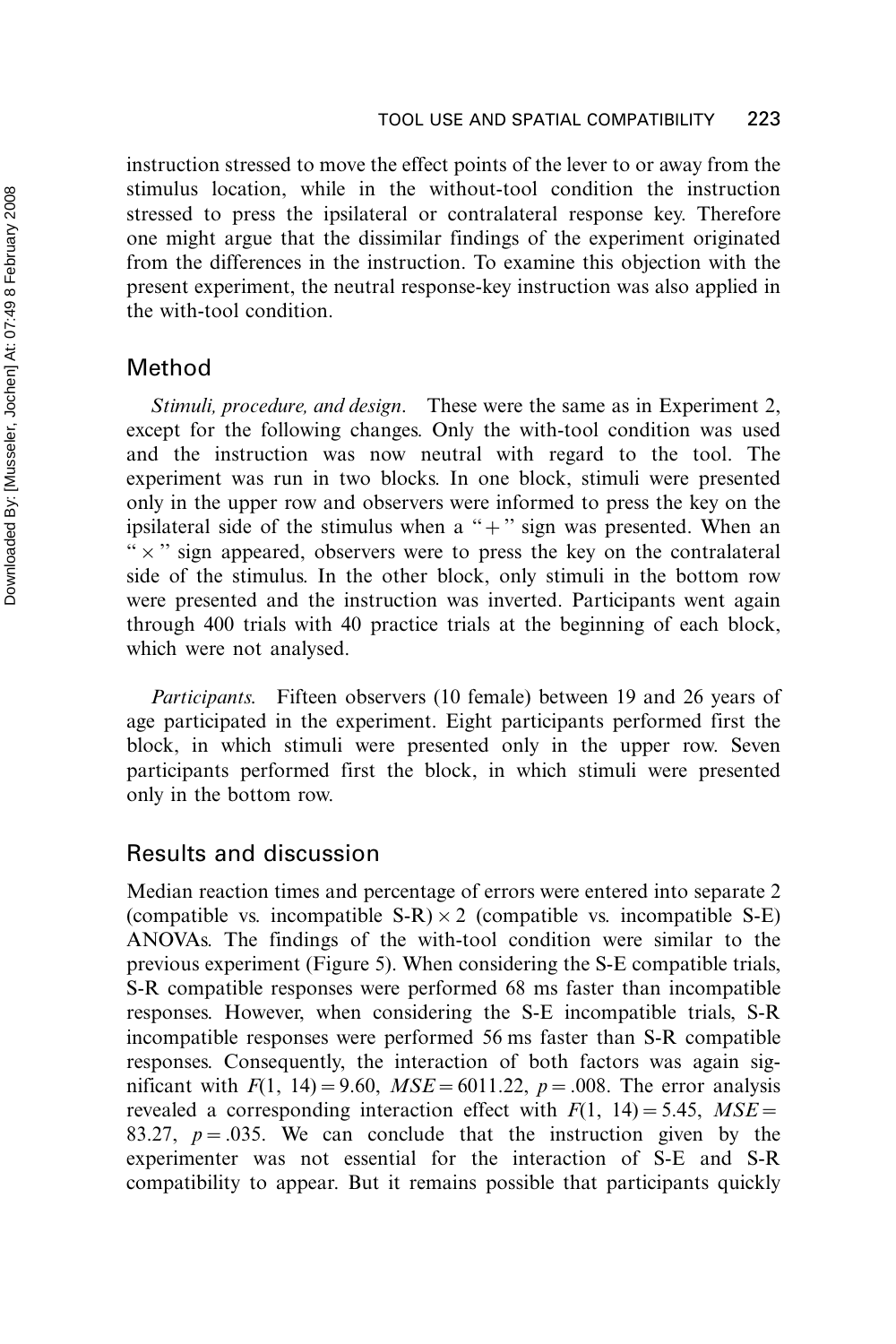

Figure 5. Mean reaction times and percentage errors with compatible and incompatible S-E relationship. Light bars represent compatible S-R relationships, dark bars incompatible S-R relationships (Experiment 3).

recoded the complicated instruction of the present experiment into the simpler rule referring to the tool.

#### EXPERIMENT 4

Experiment 4 aimed to replicate and to extend the findings of the previous experiments. If actions are initiated by the anticipation of their desired effects (here the left or right turn of the lever), temporal contiguity between the action and its effects could be critical. For example, Proctor et al. (2004) observed that the compatibility of a stimulus and a cursor manipulated by a steering wheel, affected performance only when the cursor moved as an immediate consequence of wheel rotation, but not when it moved only after completion of an initial  $8^\circ$  wheel rotation. Also, Elsner and Hommel (2004) have shown that action-effect associations are established only if the effect of the action is delayed for no more than 1 s. This let us expect that the interaction observed in Experiment 2 and 3 degraded with an increase of delay between response and effect.

#### Method

Stimuli, procedure, and design. These were the same as in Experiment 3, except for the following changes. The left or right turn of the lever was presented with three different delays after the left or right keypress. The response-effect asynchronies (REA) were 50, 500, and 2000 ms.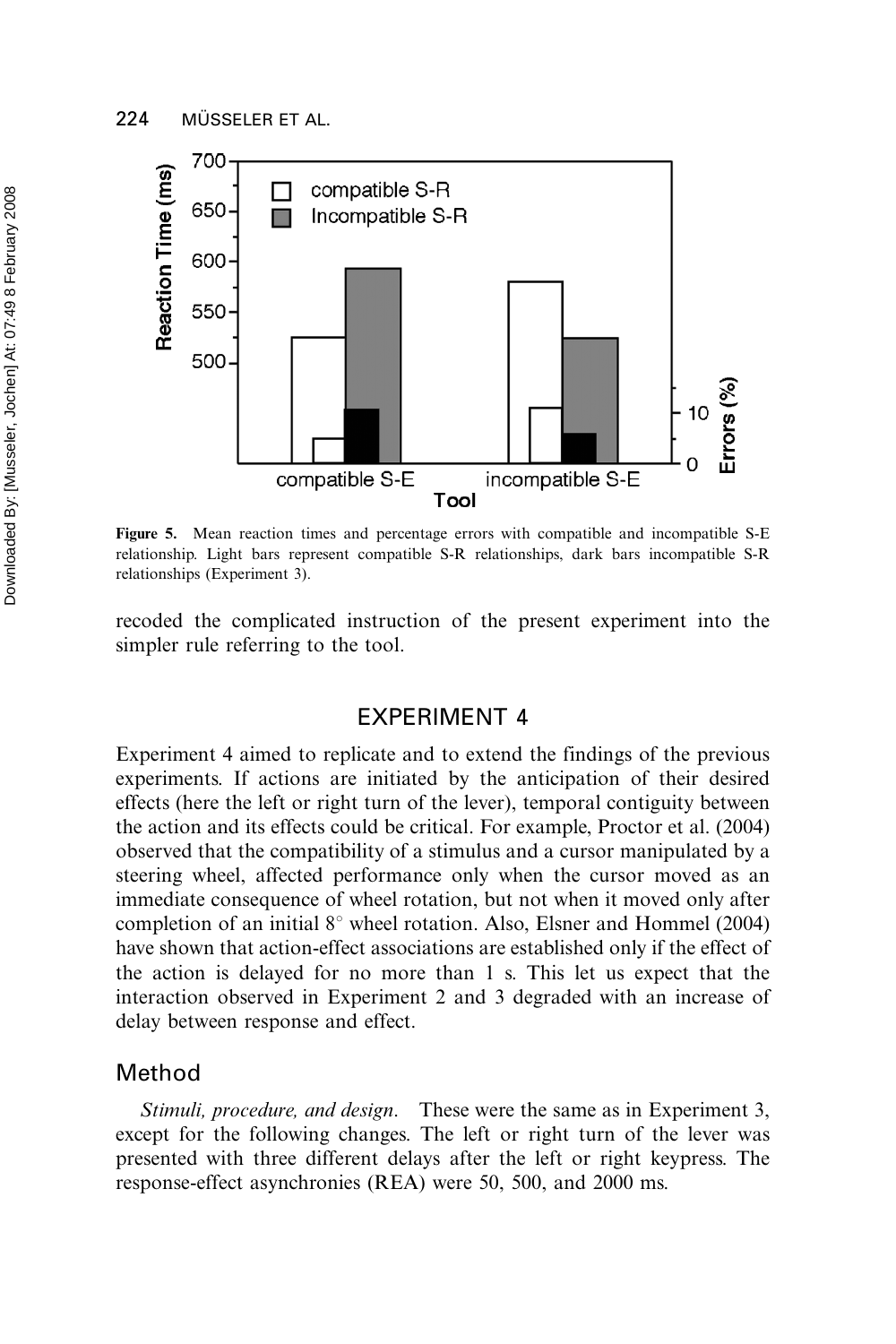REAs were presented blockwise with the sequence of blocks counterbalanced between participants according to a Latin square. Counterbalancing allows us to include the factor ''sequence of blocks'' in the design. This factor serves as dummy variable to extract the variance owing to the error associated with sequence of blocks (see Pollatsek & Well, 1995). Sequence of blocks was a nonrepeated measures factor in the ANOVAs, whereas REA, S-R, and S-E compatibility were within-participants factors.

Within each block, all combinations of S-R and S-E compatibility were presented in a randomised order. Therefore, in contrast to the four alternative forced-choice task (4-AFC task) in the previous experiments the task was now an 8-AFC task in each block (2 stimuli " $+$ "/" $\times$ " at 4 positions). As an 8-AFC task let expect a general increase of reaction times, an error feedback was given not until reaction times exceeded 2000 ms (in Experiments 1 and 2: 1000 ms).

Participants went through 1080 trials (360 trials each block) with 40 practice trials at the beginning of each block, which were not analysed. The experiment lasted about 75 min, with short breaks between the blocks.

Participants. Twelve observers (nine female) between 19 and 56 years of age participated in the experiment.

#### Results and discussion

Figure 6 shows that reaction times and percentage of errors were generally increased\*probably in consequence of the 8-AFC task of the present experiment compared to the 4-AFC task of the previous experiments. The figure further shows that in the first block (upper part of Figure 6) the pattern of results within each REA is similar to the pattern of results obtained in the previous experiment (see also Figures 4 and 5). In S-E compatible trials, S-R compatible responses were performed faster than incompatible responses. In S-E incompatible trials, this result is inverted; S-R incompatible responses were performed faster than compatible responses. When looking at the second and third blocks, the S-R compatibility effect proved robust in the S-E compatible trials. However, the reversion of the effect disappeared in the S-E incompatible trials.

When reaction times and errors entered into separate 3 (sequence of blocks) $\times$ 3 (REA: 50, 500, 2000 ms) $\times$ 2 (S-R compatible vs. incompatible) $\times$ 2 (S-E compatible vs. incompatible) ANOVAs,<sup>2</sup> a significant four-way interaction was observed in reaction times,  $F(4, 18) = 5.29$ ,  $MSE = 1054.19$ ,  $p = .005$ , and errors,  $F(4, 18) = 3.48$ ,  $MSE = 6.78$ ,  $p =$ .028. The two-way interactions of S-R and S-E compatibility were also

 $2$  If necessary, F probabilities of the ANOVAs were Greenhouse-Geisser corrected.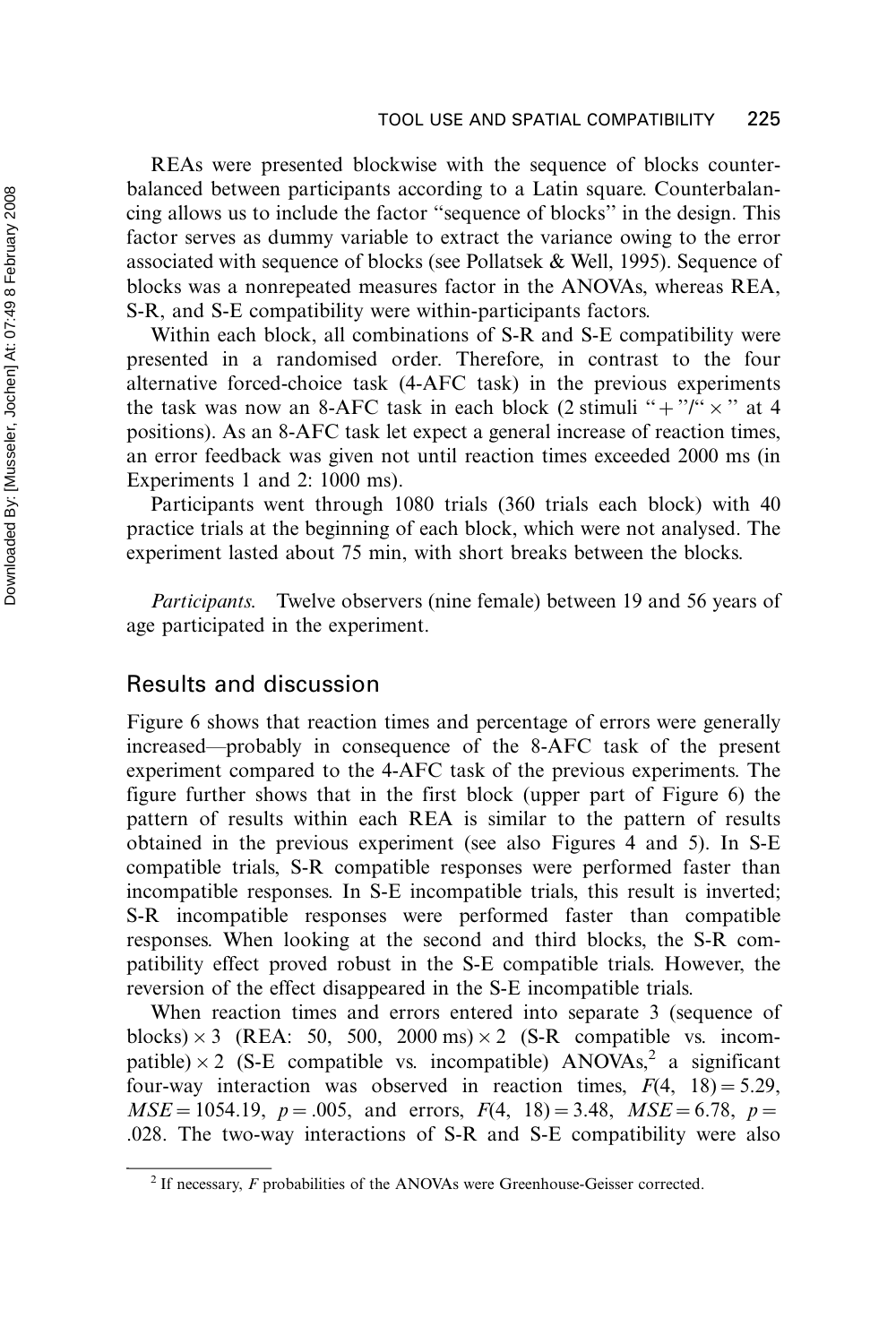

Figure 6. Mean reaction times and percentage errors with S-E compatible  $(\text{com}_{S-E})$  and incompatible (inc<sub>S-E</sub>) relationship, S-R compatible (light bars), and incompatible (dark bars) relationships and the response-effect asynchronies (50, 500, and 2000 ms). Panels show three different phases of the experiment (first to third block; Experiment 4).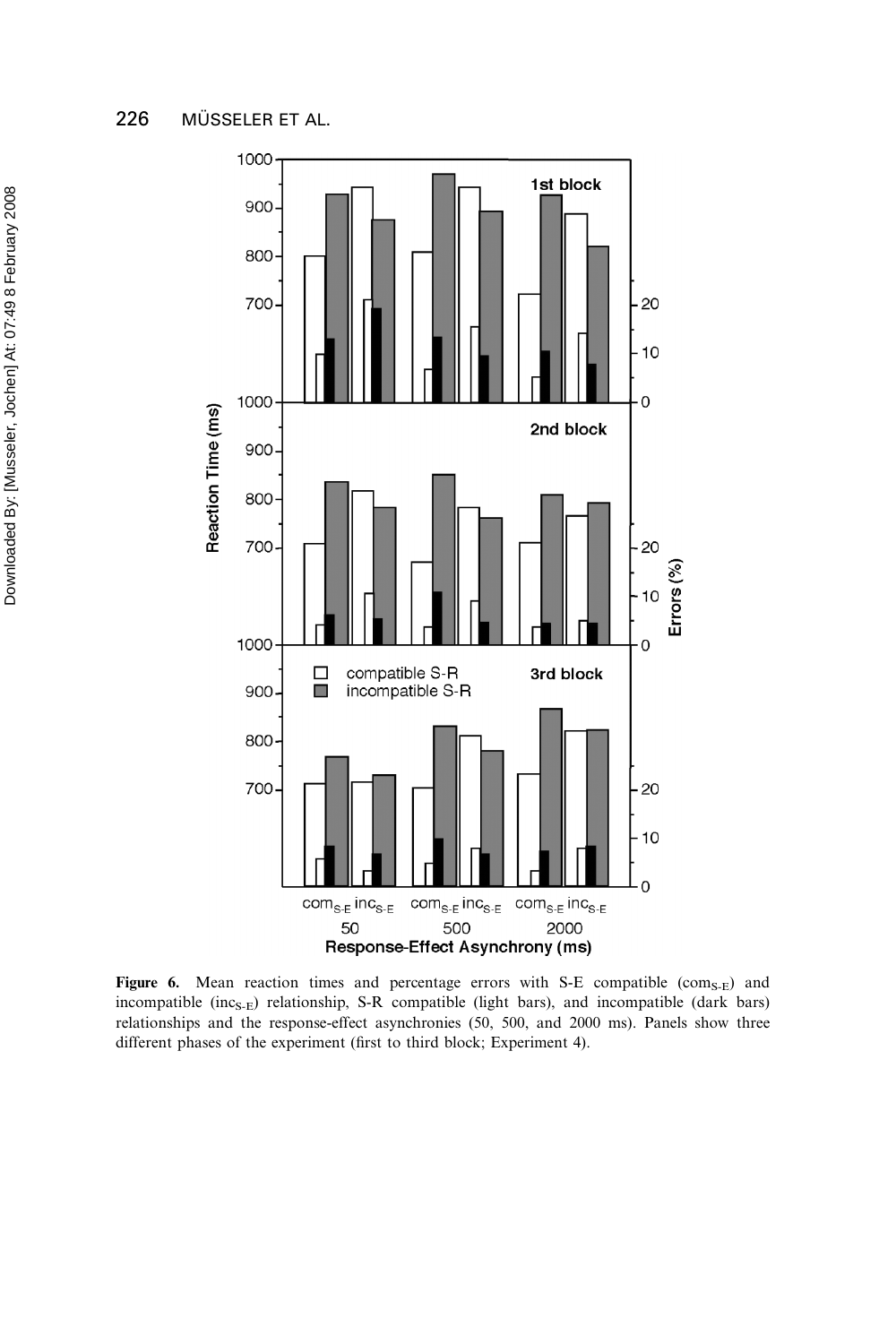significant in both dependent variables: reaction times,  $F(1, 9) = 22.13$ ,  $MSE = 4934.18$ ,  $p < .001$ ; errors,  $F(1, 9) = 12.80$ ,  $MSE = 29.96$ ,  $p = .006$ . Both interactions originated from the first block, in which an S-R compatibility effect and its reversion were observed in the S-E compatible trials and in the S-E incompatible trials, respectively. But also the pattern of results in the second and third blocks, in which the S-R compatibility effect disappeared in the S-E incompatible trials, contributed to the interaction. A last effect, significant in both reaction times and errors, was the two-way interaction of sequence of blocks and REA: reaction times,  $F(4, 18) = 5.63$ ,  $MSE = 18,702.23, p = .004$ ; errors,  $F(4, 18) = 9.01, MSE = 34.19, p < .001$ . Obviously, in the first block, reaction times and errors tend to decrease with an increase of the REA, while in the third block this tendency is inverted.

There were other effects only significant in one dependent measure. In the ANOVA with reaction times, S-R compatible trials were performed generally faster than incompatible trials, main effect of S-R compatibility with  $F(1, 9) = 22.13$ ,  $MSE = 4934.18$ ,  $p < .001$ . In the ANOVA with errors, S-E compatible trials proved to be less error-prone than S-E incompatible trials, main effect of S-E compatibility with  $F(1, 9) = 5.12$ ,  $MSE = 28.51$ ,  $p = .05$ . Additionally, in this analysis the three-way interaction of sequence of blocks, S-E compatibility and REA,  $F(4, 18) = 5.47$ ,  $MSE = 9.22$ ,  $p = .005$ , was significant and the three-way interaction of REA, S-E, and S-R compatibility,  $F(2, 18) = 4.59$ ,  $MSE = 6.78$ ,  $p = .024$ .

In sum, there are three main findings in the present experiment. First, the previous reversion of the S-R compatibility effect in S-E incompatible trials was successfully replicated in the first block of the experiment. Second, the observed effects of S-R and S-E compatibility were not (or less) modified by the temporal delay with which the left/right turn of the lever followed the left/right keypress (REA). Thus, it seems that a strong contiguity of response and its effect is not needed when a tool is used. Third, the reversion of the S-R compatibility effect in S-E incompatible trials was not observed in the second and third blocks. In other words, the effects of S-R compatibility were robust only in S-E compatible trials, while they disappeared in S-E incompatible trials.

The second finding contradicted our hypothesis. With regard to the studies of Elsner and Hommel (2004) and Proctor et al. (2004), our assumption was that action-effect associations work only if the effect of the action is delayed for no more than a brief period of time. This let us expect that the interaction observed in Experiment 2 and 3 degraded with an increase of delay between response and effect—but that was not the case. On the other hand, the associations of action and effects in the study of Elsner and Hommel (and of related studies) were quite arbitrary associations of responses and tones which make less sense in other contexts. On the contrary, the T-lever and its handling determines the possible action effects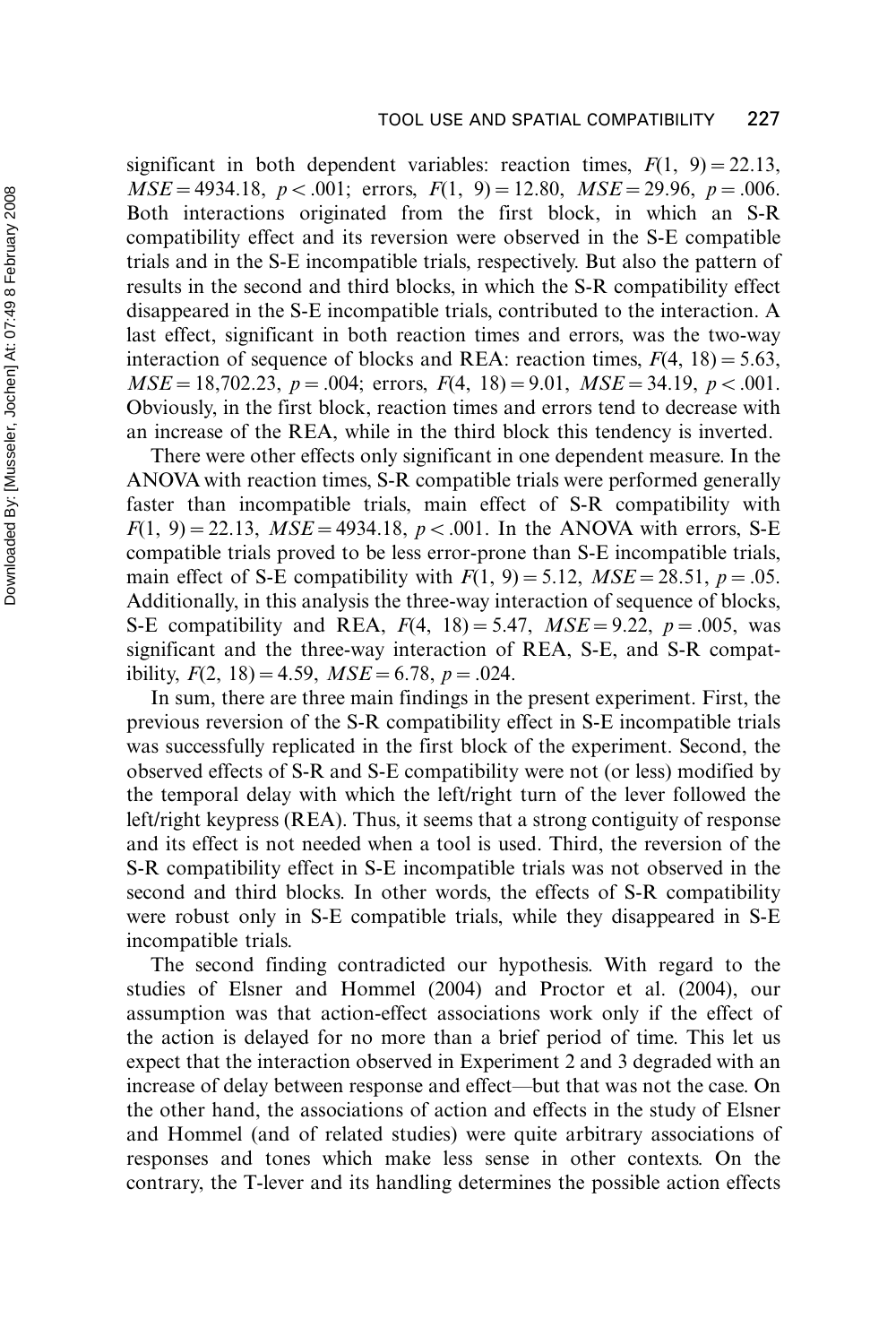from the beginning. It is easy to mentally rotate the tool in order to achieve the intended end position. Moreover, the keypresses and tool movements might have a higher plausibility, or ''belongingness'', as Thorndike and Lorge (1935) termed it, than keypresses and tones (Elsner & Hommel, 2004) or wheel rotations and cursor movements (Proctor et al., 2004). The ease of imagination of the present effects and their belongingness to the manual actions might have rendered a prompt confirmation of the action effect relation dispensable.

## GENERAL DISCUSSION

The present study aimed to examine whether and how tool use is able to reduce or to eliminate the S-R compatibility effect. In five experiments participants responded to the appearance of a left/right stimulus with a T-shaped lever. Different hypotheses emerged from considering the direction of the hand movement and the direction at which the external effect point of the tool was aiming at. Thus, tool use allowed evaluating compatibility effects with different body-related and external action effects.

In Experiment 1a the with-tool condition was compared with a withouttool condition. In both conditions participants responded to left/right stimuli with left/right keypresses (i.e., with discrete movements), but only in the with-tool condition the lever was presented and turned to the left/right immediately after the keypress. Results revealed the common S-R compatibility effect that is responses were faster and more accurate when stimulus and hand location corresponded than when they do not correspond. More important, results showed no difference between the without-tool and withtool condition—a finding that proved to be robust also in the real-lever condition (i.e., with continuous movements; Experiment 1b). Obviously, the external action effects produced by tool use did not modify the S-R compatibility effect.

Contrary to the findings of Experiment 1, the significance of the external action effects were demonstrated in the subsequent experiments. Taking into account the S-E relationship when using a tool, results showed that the common S-R compatibility effect occurred only in S-E compatible trials (i.e., when the effect points of the lever were moved on the stimulus). In S-E incompatible trials, in which the effect points of the lever were moved away from the stimulus, the finding was inverted: S-R incompatible responses were performed faster and with fewer errors than S-R compatible responses (Experiment 2). This inverted effect also occurred with an instruction, which was neutral with regard to the tool use (Experiment 3). Both experiments demonstrated convincingly that S-R and S-E relationships contribute to response times and errors when a T-lever is used.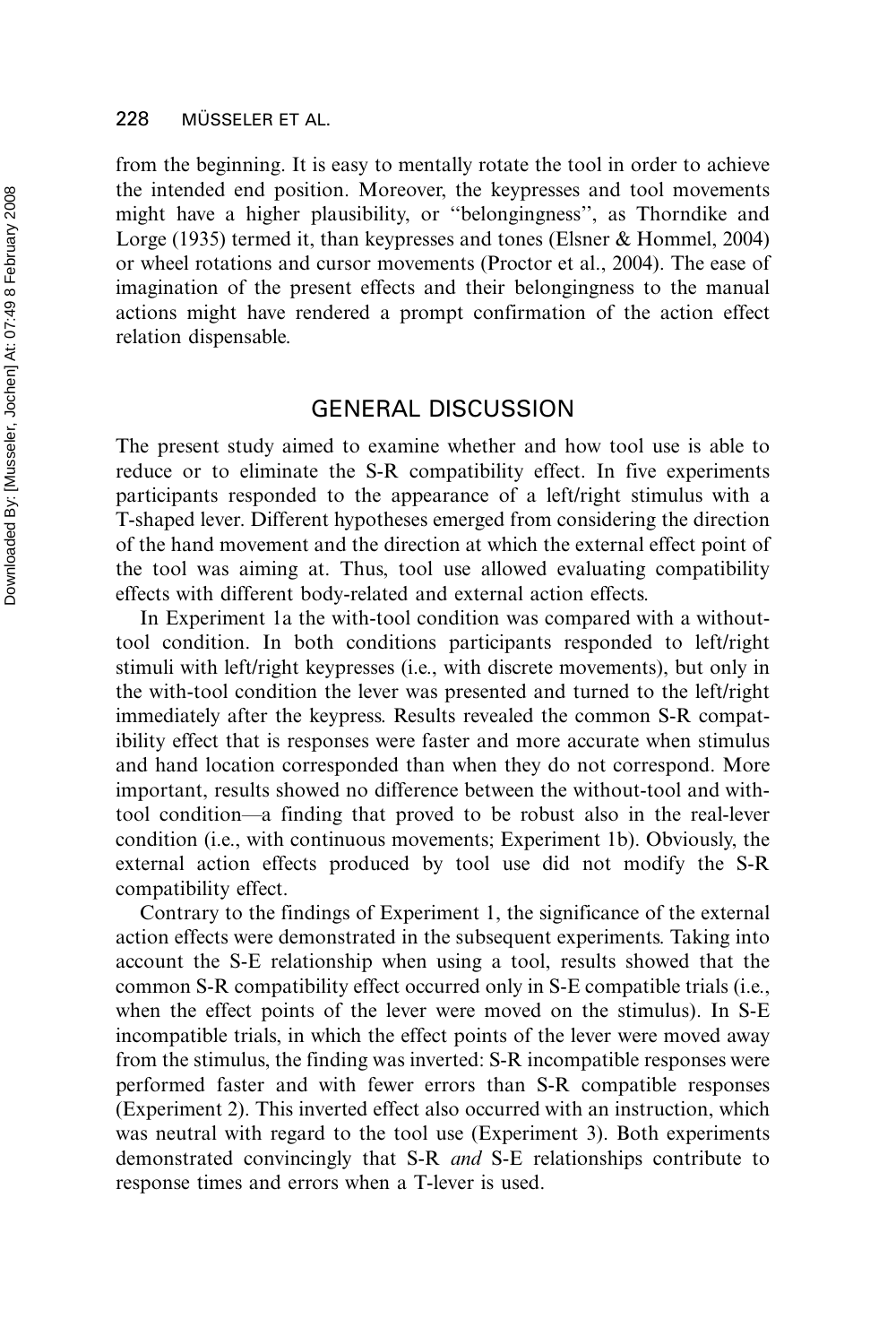In the first block of Experiment 4 the observed effect of S-R compatibility in S-E compatible trials and its reversion in S-E incompatible trials proved to be robust with different REAs. Thus, it seems that a strong contiguity of response and its effect is not needed when a tool is used. Contrary to other studies, which emphasised the necessity of action-effect contiguity (e.g., Elsner & Hommel, 2004), the handling of the T-lever determined the possible action effects from the beginning. In this case it does not seem to need the enduring confirmation of the action effects.

To explain the present pattern of results consider the main finding of the study: When the tool is used, responses were fast and less error prone when S-R and S-E compatibility did correspond than when they did not correspond. This finding can be easily explained when suggesting that participants first translated the stimuli into one of the two S-E rules (move the effect points towards or away from the stimulus) and then translated the effect code into the response-key location. Applying this idea, observers use the same rule (towards or away) for both translations when S-E and S-R relationships are both corresponding or are both noncorresponding. By contrast, observers have to use different rules when the S-E relationship is corresponding and the S-R relationship is noncorresponding and vice versa. One further has to assume that using the same rule for both translations reveals better performance than using different rules. This assumption makes sense because when using the same rule twice, participants have not to switch the rule and they do not have to worry about the order of rule application.

A related explanation originates from linking the present inversion of the compatibility effect in S-E incompatible trials to an inverted compatibility effect observed by Hedge and Marsh (1975). These authors presented coloured stimuli to the left or to the right of fixation and they introduced response keys, which were labelled by the stimulus colours. Participants performed with a compatible mapping of stimulus colour to response colour  $(\text{red/green stimulus} \rightarrow \text{red/green keypress})$  or with an incompatible mapping  $(\text{red/green stimulus} \rightarrow \text{green/red keypress})$ . The compatible mapping yielded the standard compatibility effect (Simon effect), that is, faster responses when stimulus and response locations corresponded than when they did not. However, the incompatible mapping (e.g., red stimulus  $\rightarrow$  green keypress) yielded an inverted Simon effect, that is, faster responses when stimulus and response locations did not correspond than when they did.

Hedge and Marsh (1975) attributed the inverted Simon effect to logical recoding: misapplication of a reversal rule (respond with the opposite of the stimulus value) to the irrelevant spatial stimulus dimension. For example, a "respond-opposite" rule yields "left" when the stimulus occurred in the right location, facilitating responding if the correct response was left and interfering if it was right. A similar mechanism might be at play in Experiments 2 and 3. In order to explain the effects of S-E compatibility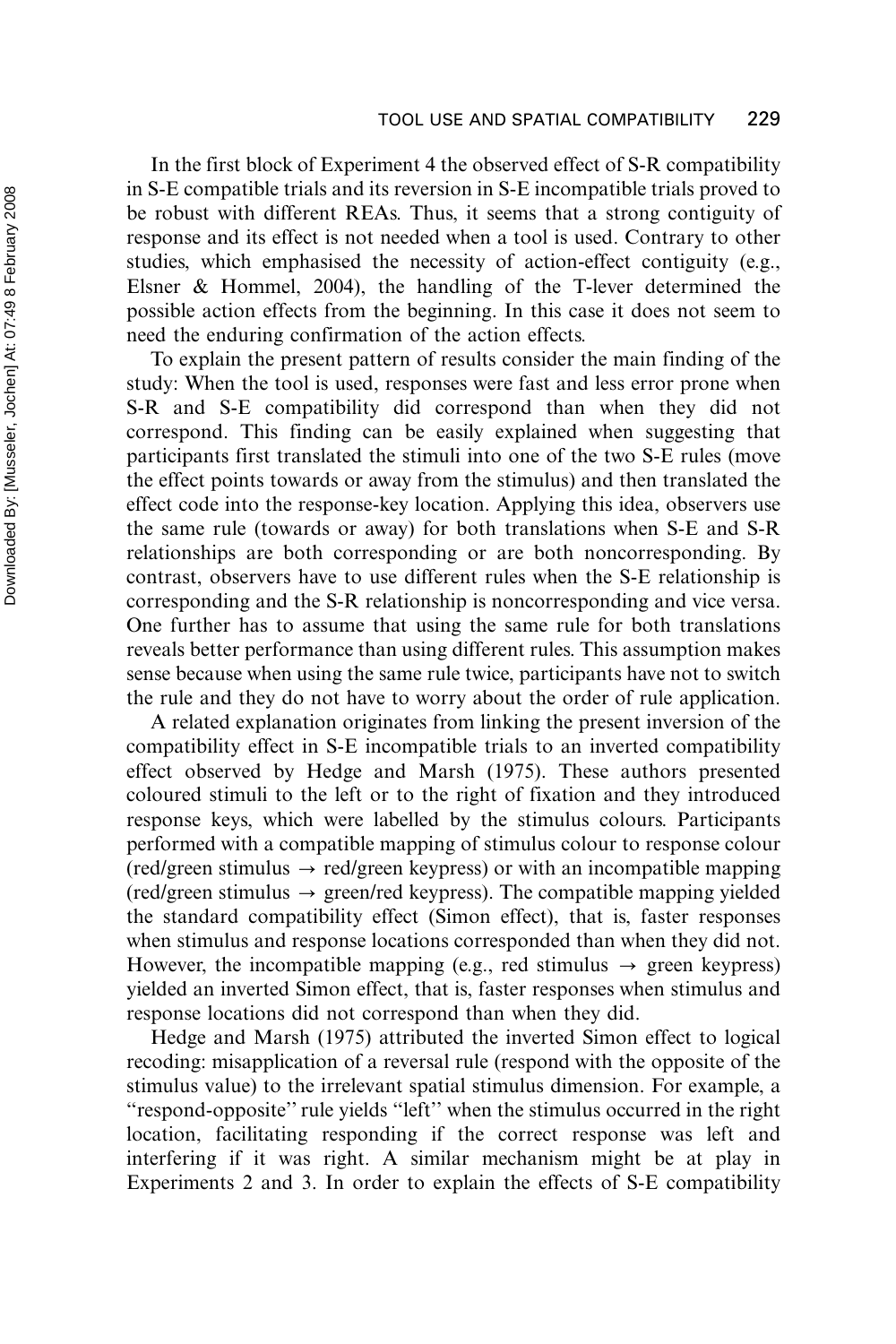on S-R correspondence, one has to further assume that the rules used for determining the S-E relationship are (involuntarily) applied to the S-R relationships.

What remains to be explained is the finding that the reversion of the S-R compatibility effect in the S-E incompatible trials disappeared in the second and third block of Experiment 4. In other words, there was no compatibility difference anymore between conditions C and D illustrated in Figure 3. Possibly, the end positions of the levers were recoded in such a way that action-effect points were not moved any further away from the imperative stimulus, but instead towards the two empty diagonal stimuli, which covered both action-effect points. Then there is no difference between conditions C and D. If this is correct, one could even expect the reappearance of the standard S-R compatibility effect with further extensive practice, but it is beyond the scope of the present paper to elaborate on this idea. At least, more empirical data are needed to clarify this finding completely.

> Original manuscript received August 2006 Revised manuscript received February 2007 First published online May 2007

#### **REFERENCES**

Brainard, D. H. (1997). The psychophysics toolbox. Spatial Vision, 10, 433-436.

- Cho, Y. S., & Proctor, R. W. (2003). Stimulus and response representations underlying orthogonal stimulus-response compatibility effects. Psychonomic Bulletin and Review, 10, 45-73.
- Elsner, B., & Hommel, B. (2004). Contiguity and contingency in action-effect learning. Psychological Research, 68, 138-154.
- Farné, A., & Làdavas, E. (2000). Dynamic size-change of hand peripersonal space following tool use. Neuroreport, 11, 1645-1649.
- Fitts, P. M., & Deininger, M. I. (1954). S-R compatibility: Correspondence among paired elements within stimulus and response codes. Journal of Experimental Psychology, 48, 483-492.
- Fitts, P. M., & Seeger, C. M. (1953). S-R compatibility: Spatial characteristics of stimulus and response codes. Journal of Experimental Psychology, 46, 199-210.

Greenwald, A. G. (1970). Sensory feedback mechanisms in performance control: With special reference to the ideo-motor mechanism. *Psychological Review*, 77, 73–99.

Guiard, Y. (1983). The lateral coding of rotations: A study of the Simon effect with wheel-rotation responses. Journal of Motor Behavior, 15(4), 331-342.

Hedge, A., & Marsh, N. W. A. (1975). The effect of irrelevant spatial correspondences on twochoice response-time. Acta Psychologica, 39, 427-439.

Hommel, B. (1993). Inverting the Simon effect by intention: Determinants of direction and extent of effects of irrelevant spatial information. *Psychological Research*, 55, 270–279.

Hommel, B., Müsseler, J., Aschersleben, G., & Prinz, W. (2001). The theory of event coding (TEC): A framework for perception and action planning. Behavioral and Brain Sciences, 24(5), 869 937.

James, W. (1890). The principles of psychology. New York: Holt.

Kerr, B. (1976). Decisions about movement direction and extent. Journal of Human Movement Studies, 3, 199-213.